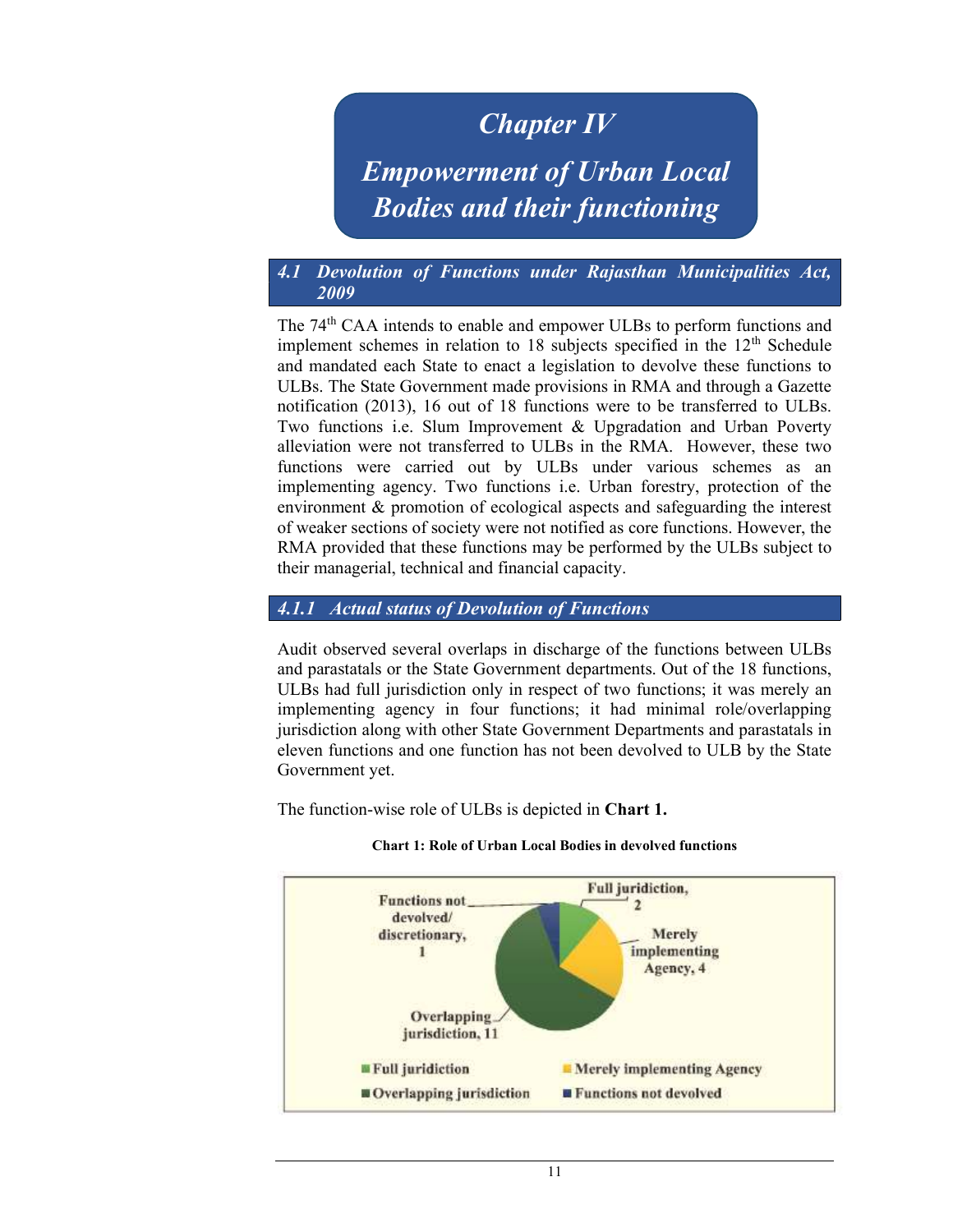Status showing the extent of autonomy over discharge of functions by the ULBs (Table 4.1):

| SI.                    | <b>Functions</b>                                                                                                                                     | <b>Activities</b>                                                                                                                       | <b>Actual status of implementation</b>                                                                                                                                                                                                                                                                                                                                                                                      |
|------------------------|------------------------------------------------------------------------------------------------------------------------------------------------------|-----------------------------------------------------------------------------------------------------------------------------------------|-----------------------------------------------------------------------------------------------------------------------------------------------------------------------------------------------------------------------------------------------------------------------------------------------------------------------------------------------------------------------------------------------------------------------------|
| $\overline{\text{No}}$ | (Obligatory(O)/                                                                                                                                      |                                                                                                                                         |                                                                                                                                                                                                                                                                                                                                                                                                                             |
|                        | Discretionary(D)                                                                                                                                     |                                                                                                                                         |                                                                                                                                                                                                                                                                                                                                                                                                                             |
|                        | <b>Functions where ULB has full jurisdiction</b>                                                                                                     |                                                                                                                                         |                                                                                                                                                                                                                                                                                                                                                                                                                             |
| 1                      | Fire Services(O)                                                                                                                                     | Establishing and<br>maintaining fire<br>brigades<br>Providing fire NOC/<br>approval certificate in<br>respect of high-rise<br>buildings | This function had been fully devolved and<br>the ULBs are responsible for establishing<br>and maintaining fire brigades and issuance<br>of fire NOC to multistoried buildings across<br>the State.                                                                                                                                                                                                                          |
| 2                      | Regulation<br>of<br>slaughter houses<br>and tanneries(O)                                                                                             | Ensuring quality of<br>animals and meat<br>Disposal of waste<br>O&M of slaughter<br>houses                                              | wholly<br><b>ULBs</b><br>were<br>responsible<br>for<br>discharging this function. However, they<br>actually perform this function only in metro<br>cities while in other places they only issue<br>trade license to meat shops.                                                                                                                                                                                             |
|                        | <b>ULBs as mere implementing agencies</b>                                                                                                            |                                                                                                                                         |                                                                                                                                                                                                                                                                                                                                                                                                                             |
| $\overline{3}$         | Slum<br>improvement and<br>upgradation                                                                                                               | Identifying<br>beneficiaries<br>Affordable Housing<br>Upgradation                                                                       | This function was not devolved by the<br>Government in RMA<br>but<br><b>ULBs</b><br>are<br>performing the function under the specific<br>Slum<br>Development<br>such<br>as<br>schemes<br>Scheme, CM Urban BPL Awas Yojana etc.                                                                                                                                                                                              |
| $\overline{4}$         | Urban<br>poverty<br>alleviation                                                                                                                      | Identifying<br>beneficiaries<br>Livelihood and<br>employment<br>Street vendors                                                          | The function was not devolved through<br>RMA but ULBs are only entrusted with the<br>work of identification of beneficiaries and<br>act merely as implementing agency in<br>Centrally/State Sponsored schemes such as<br>National<br>Urban<br>Livelihood<br>Mission<br>(NULM)                                                                                                                                               |
| 5 <sup>5</sup>         | Planning<br>for<br>economic<br>and<br>social<br>development (O)                                                                                      | Program<br>implementation for<br>economic activities<br>Policies for social<br>development                                              | ULBs are merely implementing agencies<br>under various centrally sponsored scheme<br>such<br>NULM, etc. Social<br>welfare<br>as<br>Department is another entity which has been<br>entrusted with implementation of various<br>schemes e.g. distribution of scholarships to<br>weaker sections of the Students, family<br>pension, etc. DLB in its reply also admitted<br>that this function has still not been<br>devolved. |
| 6                      | Safeguarding<br>the<br>of<br>interests<br>weaker<br>sections<br>of<br>society,<br>including<br>the<br>handicapped<br>and<br>mentally retarded<br>(D) | Identifying<br>beneficiaries<br>Providing<br>tools/benefits such as<br>tricycles<br>Housing programs<br>Scholarships                    | This function was categorized by the RMA<br>as other function with certain conditions.<br>State departments such as Social welfare,<br>Tribal welfare, Empowerment of Differently<br>abled and senior citizens and parastatal such<br>as Rajiv Gandhi Rural Housing Corporation<br>were responsible for performing these<br>functions. ULBs were only an implementing<br>arm for central and state government<br>schemes.   |

Table 4.1: Status of autonomy over discharge of function by ULBs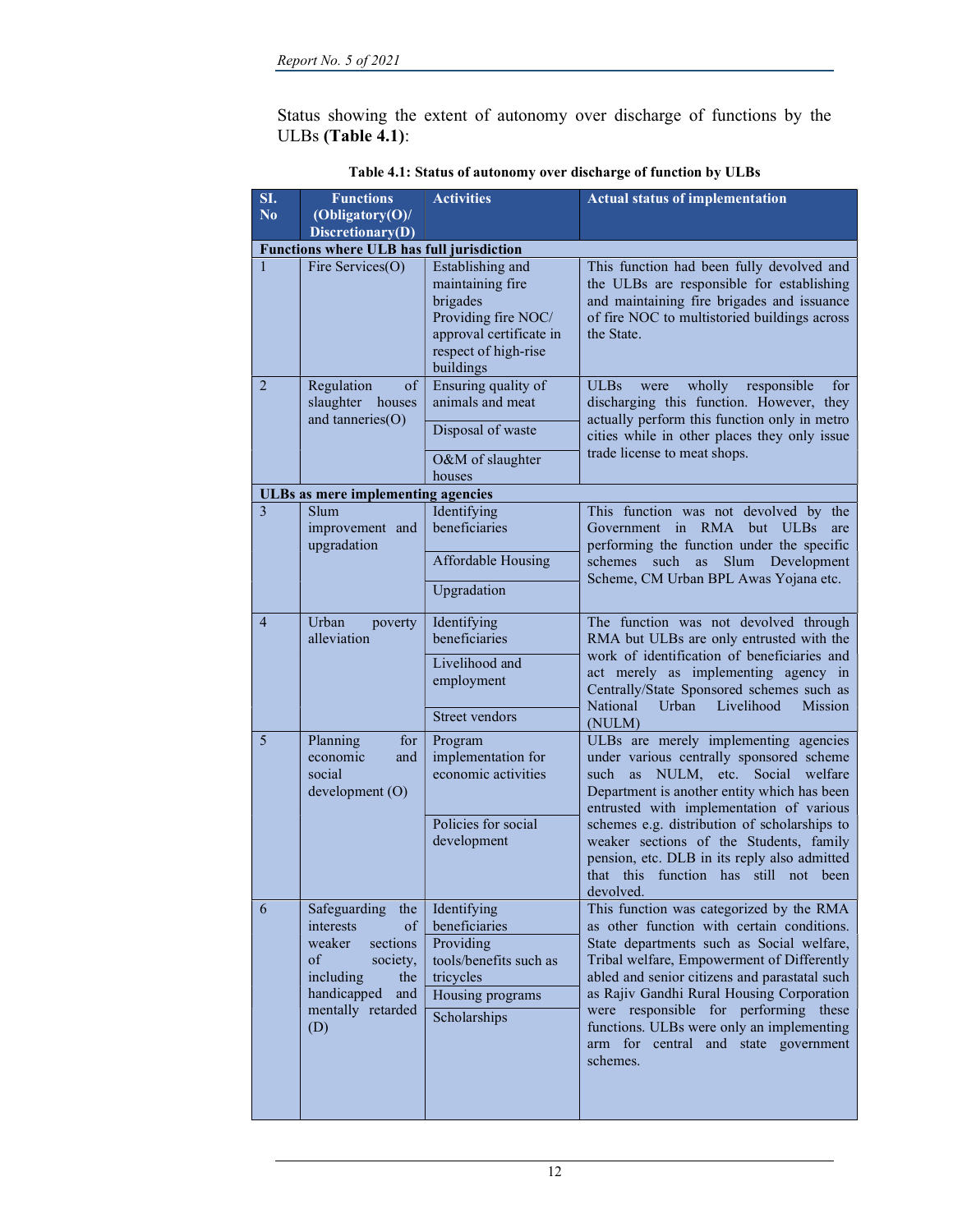| SI.<br>N <sub>o</sub> | <b>Functions</b><br>(Obligatory(O)<br>Discretionary(D)                                                        | <b>Activities</b>                                                                                                                               | <b>Actual status of implementation</b>                                                                                                                                                                                                                                                                                                                                                                                                                                                                                                                                                        |  |  |
|-----------------------|---------------------------------------------------------------------------------------------------------------|-------------------------------------------------------------------------------------------------------------------------------------------------|-----------------------------------------------------------------------------------------------------------------------------------------------------------------------------------------------------------------------------------------------------------------------------------------------------------------------------------------------------------------------------------------------------------------------------------------------------------------------------------------------------------------------------------------------------------------------------------------------|--|--|
|                       | Functions with minimal role or having overlapping jurisdictions with state departments and<br>/or parastatals |                                                                                                                                                 |                                                                                                                                                                                                                                                                                                                                                                                                                                                                                                                                                                                               |  |  |
| 7.                    | Cattle pounds;<br>prevention of<br>cruelty to<br>animals(O)                                                   | Catching and keeping<br>strays<br>Sterilization and anti-<br>rabies<br>Ensuring animal safety                                                   | ULBs were merely catching and keeping<br>stray animals. Sterilization and anti-rabies<br>vaccination are being done by the Animal<br>Husbandry Department.                                                                                                                                                                                                                                                                                                                                                                                                                                    |  |  |
| 8                     | Vital statistics<br>including birth<br>and death<br>registration (O)                                          | Coordinating with<br>hospitals/<br>crematoriums etc. for<br>obtaining information<br>Maintaining and<br>updating database                       | Both ULBs and the Department of Health<br>and Family Welfare maintained database of<br>births and deaths. ULBs register and issue<br>certificates of birth and death.                                                                                                                                                                                                                                                                                                                                                                                                                         |  |  |
| 9                     | Water supply for<br>domestic<br>industrial and<br>commercial<br>purposes(O)                                   | Distribution of water<br>Providing connections<br>Operation and<br>Maintenance (O&M)<br>Collection of charges                                   | In Rajasthan, only 8 <sup>1</sup> of 196 ULBs have<br>been entrusted with the work of distributing<br>water, providing connection, O&M and<br>collection of revenue. In the rest of the<br>State, Public Health and Engineering<br>Department is handling the function.                                                                                                                                                                                                                                                                                                                       |  |  |
| 10                    | Urban planning<br>including town<br>planning (O)                                                              | Master Planning/<br>Development<br>plans/Zonal plans<br>Enforcing master<br>planning regulations<br>Enforcing building<br>bye-laws and licenses | Master plans are prepared by UDAs/TPD.<br>ULBs has no role in preparation of these<br>master plans.<br>Plan<br>preparation<br>of<br>Master<br>After<br>ULBs/UDAs/UITs enforced it in<br>their<br>jurisdiction.<br>Prior to September 2017, ULBs except<br>Jaipur were preparing their own building<br>bye laws. However, from September 2017<br>onwards, the State Government issued<br>Unified building bye laws for the whole<br>State.<br>ULBs are issuing permission in their<br>jurisdiction while other parastatals such as<br>UDAs/UITs/ RIICO are doing this in their<br>jurisdiction |  |  |
|                       |                                                                                                               | Group Housing                                                                                                                                   | Group housing was being done by the<br>respective UDAs/UITs and where such<br>parastatals do not exist, some ULBs were<br>engaged in Group Housing under Chief<br>Minister Jan Awas Yojana.                                                                                                                                                                                                                                                                                                                                                                                                   |  |  |
|                       |                                                                                                               | Development of<br>Industrial areas                                                                                                              | The work of development of Industrial areas<br>is solely entrusted to RIICO.                                                                                                                                                                                                                                                                                                                                                                                                                                                                                                                  |  |  |
| 11                    | Burials and burial<br>grounds;<br>cremations,<br>cremation<br>grounds(O)                                      | Construction and<br>O&M of crematoriums,<br>burial grounds and<br>electric crematoriums                                                         | ULBs were merely undertaking construction<br>of shed, boundaries etc. in their jurisdiction<br>and UITs/UDAs were<br>also<br>executing<br>construction works in their areas.                                                                                                                                                                                                                                                                                                                                                                                                                  |  |  |

<sup>1</sup> Bundi, Chomu, Ganganagar, Jaisalmer, Karauli, Nagaur, Nathdwara and Nokha.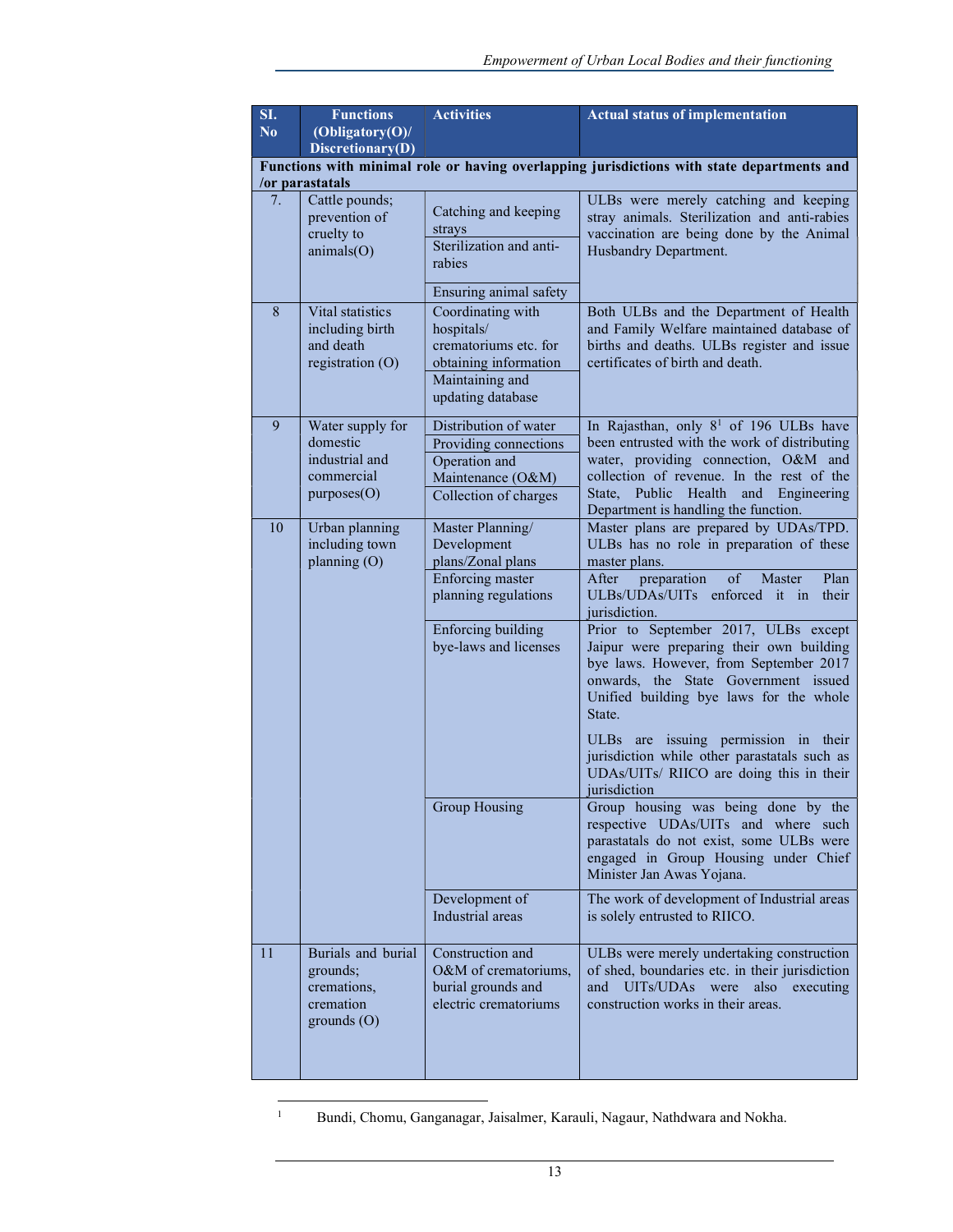| SI.<br>N <sub>0</sub> | <b>Functions</b><br>(Obligatory(O)/<br>Discretionary(D)                                                           | <b>Activities</b>                                                                                                                                                                                                                                                                 | <b>Actual status of implementation</b>                                                                                                                                                                                                                                                                                                                                                                                                                                                                             |
|-----------------------|-------------------------------------------------------------------------------------------------------------------|-----------------------------------------------------------------------------------------------------------------------------------------------------------------------------------------------------------------------------------------------------------------------------------|--------------------------------------------------------------------------------------------------------------------------------------------------------------------------------------------------------------------------------------------------------------------------------------------------------------------------------------------------------------------------------------------------------------------------------------------------------------------------------------------------------------------|
| 12                    | Roads and bridges<br>(0)                                                                                          | Construction and<br>maintenance of roads<br>Construction and<br>maintenance of<br>bridges, drains,<br>flyovers and footpaths                                                                                                                                                      | ULBs were mainly engaged in construction<br>of roads and drains in their jurisdiction<br>UDAs/UITs/HBs/RIICO<br>while<br>were<br>roads<br>works<br>their<br>executing<br>in<br>areas/colonies. PWD/RSRDC<br>were<br>two<br>other parastatals which perform construction<br>works relating to National Highways/State<br>Highways/ Bridges/ROBs under various<br>schemes.                                                                                                                                           |
| 13                    | Regulation<br>of<br>land-use<br>and<br>construction<br>of<br>buildings (O)                                        | Regulating land use<br>Approving building<br>plans/high rises<br>Demolishing illegal<br>buildings                                                                                                                                                                                 | ULBs along with other parastatal agencies<br>were implementing the function in their<br>respective jurisdictions. In smaller towns,<br>where no other parastatals exist, ULBs were<br>performing these functions.                                                                                                                                                                                                                                                                                                  |
| 14                    | Public<br>health,<br>sanitation<br>conservancy<br>and<br>solid<br>waste<br>management $(O)$                       | Maintaining hospitals,<br>dispensaries<br>Immunization/<br>vaccination<br>Registration of births<br>and deaths<br>Cleaning and<br>disinfection of<br>localities affected by<br>infectious disease<br>Solid waste<br>management<br>Control and<br>supervision of public<br>markets | Department of Health and Family Welfare<br>played a significant role in maintaining<br>hospitals & dispensaries and immunization/<br>vaccination programs.<br>ULBs were also<br>responsible for cleaning and disinfection of<br>localities affected by infectious disease.<br>ULBs were solely responsible for solid<br>management<br>and<br>waste<br>control<br>and<br>supervision of public markets.                                                                                                             |
| 15                    | Provision<br>of<br>amenities<br>urban<br>and facilities such<br>as parks, gardens,<br>playgrounds (O)             | Creation of parks and<br>gardens                                                                                                                                                                                                                                                  | <b>ULBs</b><br>creating/<br>maintaining<br>were<br>/developing parks and gardens and also<br>operating<br>and<br>maintaining<br>these<br>gardens/parks/<br>play<br>grounds in<br>their<br>jurisdiction while other parastatal agencies<br>were maintaining parks and gardens in their<br>respective colonies which were still not<br>handed over to ULBs.                                                                                                                                                          |
| 16                    | Promotion<br>of<br>cultural,<br>educational<br>and<br>aesthetic<br>aspects<br>(0)                                 | Schools and education<br>Fairs and festivals<br>Cultural buildings/<br>institutions<br>Heritage<br>Public space<br>beautification                                                                                                                                                 | Schools and education were handled by<br>Education<br>Department.<br><b>ULBs</b><br>were<br>organizing fairs and festivals. Some of<br>ULBs have been<br>allotted funds<br>for<br>maintenance and safeguarding of Heritage<br>buildings<br>Heritage Conservation<br>under<br>Scheme.<br>UDAs/UITs<br>undertook<br>The<br>activities<br>allied<br>with<br>public<br>space<br>beautification, organizing fairs and festivals.<br>However, DLB in its reply stated that this<br>function has still not been devolved. |
| 17                    | Public amenities<br>including<br>street<br>lighting, parking<br>lots, bus stops and<br>public<br>conveniences (O) | Installation and<br>maintenance of street<br>lights<br>Creation and<br>maintenance of parking<br>lots                                                                                                                                                                             | ULBs were in-charge of creation and<br>maintenance of parking lots and public<br>toilets and maintenance of street lighting in<br>their wards. Other parastatals such as<br>RIICO, HB, UDAs, UITs were maintaining<br>these amenities in their jurisdiction. Bus<br>Route were decided by City Transport                                                                                                                                                                                                           |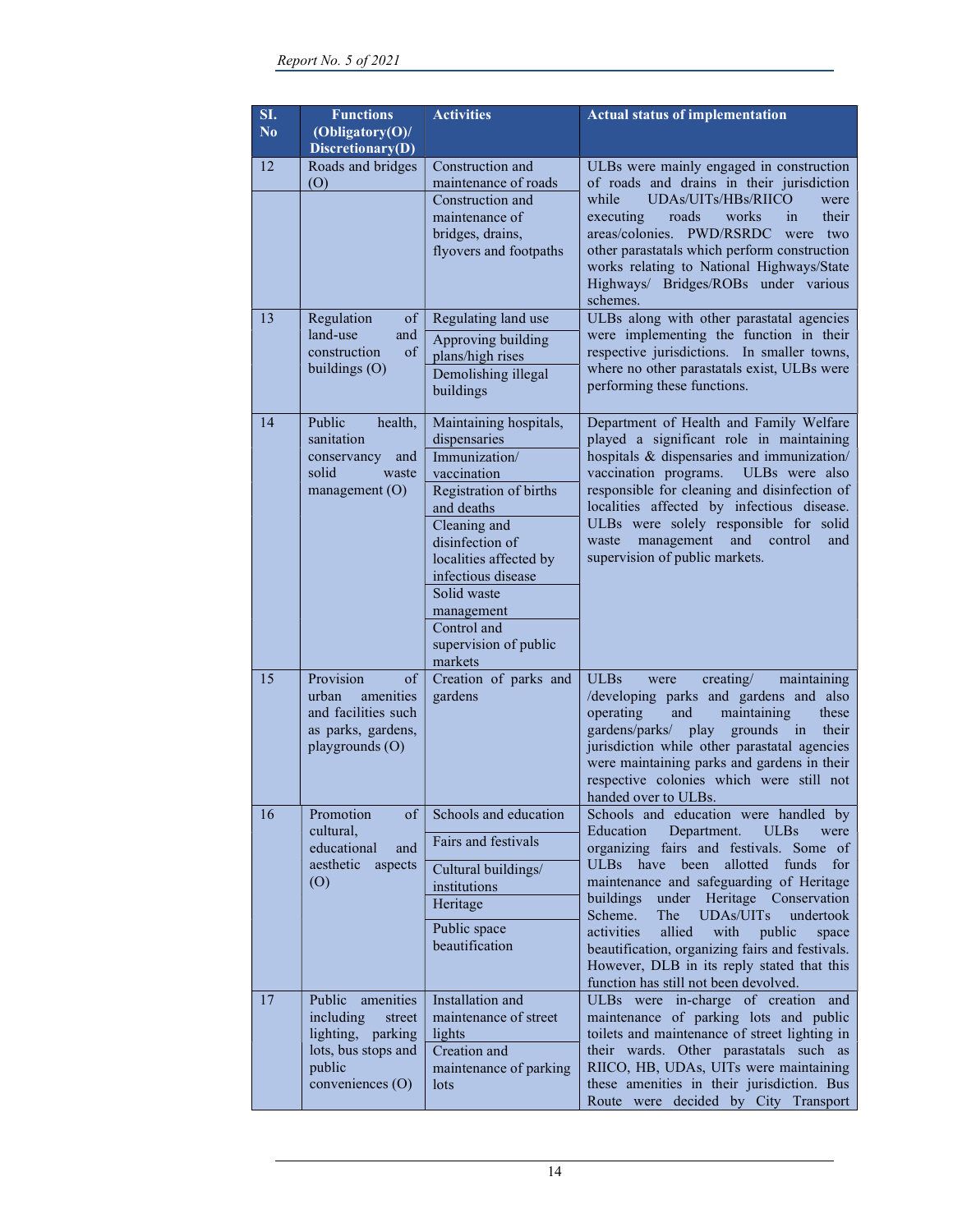| SI.<br>N <sub>0</sub> | <b>Functions</b><br>(Obligatory(O))<br>Discretionary(D)                                                            | <b>Activities</b>                                                                                                                                                                                  | <b>Actual status of implementation</b>                                                                                                                                                                                                                                                                   |
|-----------------------|--------------------------------------------------------------------------------------------------------------------|----------------------------------------------------------------------------------------------------------------------------------------------------------------------------------------------------|----------------------------------------------------------------------------------------------------------------------------------------------------------------------------------------------------------------------------------------------------------------------------------------------------------|
|                       |                                                                                                                    | Creation and<br>maintenance of public<br>toilets<br>Deciding and operating<br>bus routes                                                                                                           | Companies/Regional<br>Service<br><b>Transport</b><br>Offices.                                                                                                                                                                                                                                            |
|                       | <b>Function not devolved as Core functions</b>                                                                     |                                                                                                                                                                                                    |                                                                                                                                                                                                                                                                                                          |
| 18                    | forestry,<br>Urban<br>protection of the<br>environment<br>and<br>of<br>promotion<br>ecological<br>$a$ spects $(D)$ | Afforestation<br>Greenification<br>Awareness drives<br>Protection of the<br>environment and<br>promotion of<br>ecological aspects<br>Maintenance of natural<br>resources like water<br>bodies etc. | The RMA had categorized this function as<br>other function subject to certain conditions<br>such as availability of managerial, technical<br>and financial capacities. The DLB has also<br>accepted that the function is not devolved as<br>yet. The Forest Department was executing<br>these functions. |

Source: RMA, Information provided by the DLB

The State Government stated (July 2021) that 16 out of 18 functions have been devolved. Rest of the functions were being carried out partially by the ULBs because of lack of technical expertise and financial resources with the ULBs. The State Government departments implement and execute schemes as per suggestions and in coordination with ULBs. The fact, however, remains that the functions have not been devolved in accordance with the 74<sup>th</sup> CAA.

Recommendation 1: The State Government should initiate action to devolve all functions with full jurisdiction to ULBs in accordance with the  $74<sup>th</sup> CAA$ and endeavour to minimise overlapping jurisdictions for devolution in true spirit.

## 4.2 Institutional mechanism for empowerment of urban local bodies

As already discussed above, the State Government transferred 16 functions to ULBs. The discharge of these functions can be effective only when appropriate institutions are established and adequately empowered. The  $74<sup>th</sup>$ CAA provided for establishment of such institutional mechanisms as can be seen from Table 3.1 (refer para 3.1).

This section discusses the effectiveness of such institutional mechanism.

#### 4.2.1 State Election Commission

As per Section 11 of RMA, the State Election Commission (SEC) was entrusted with supervision, direction and control of the preparation of electoral rolls, and the conduct of all elections to ULBs. However, under Section 3 of RMA, the power of delimitation of wards, reservation of seats for the councilors and rotation policy for the posts of Mayor/President, Deputy-Mayor/Vice-Presidents and wards were vested with the State Government.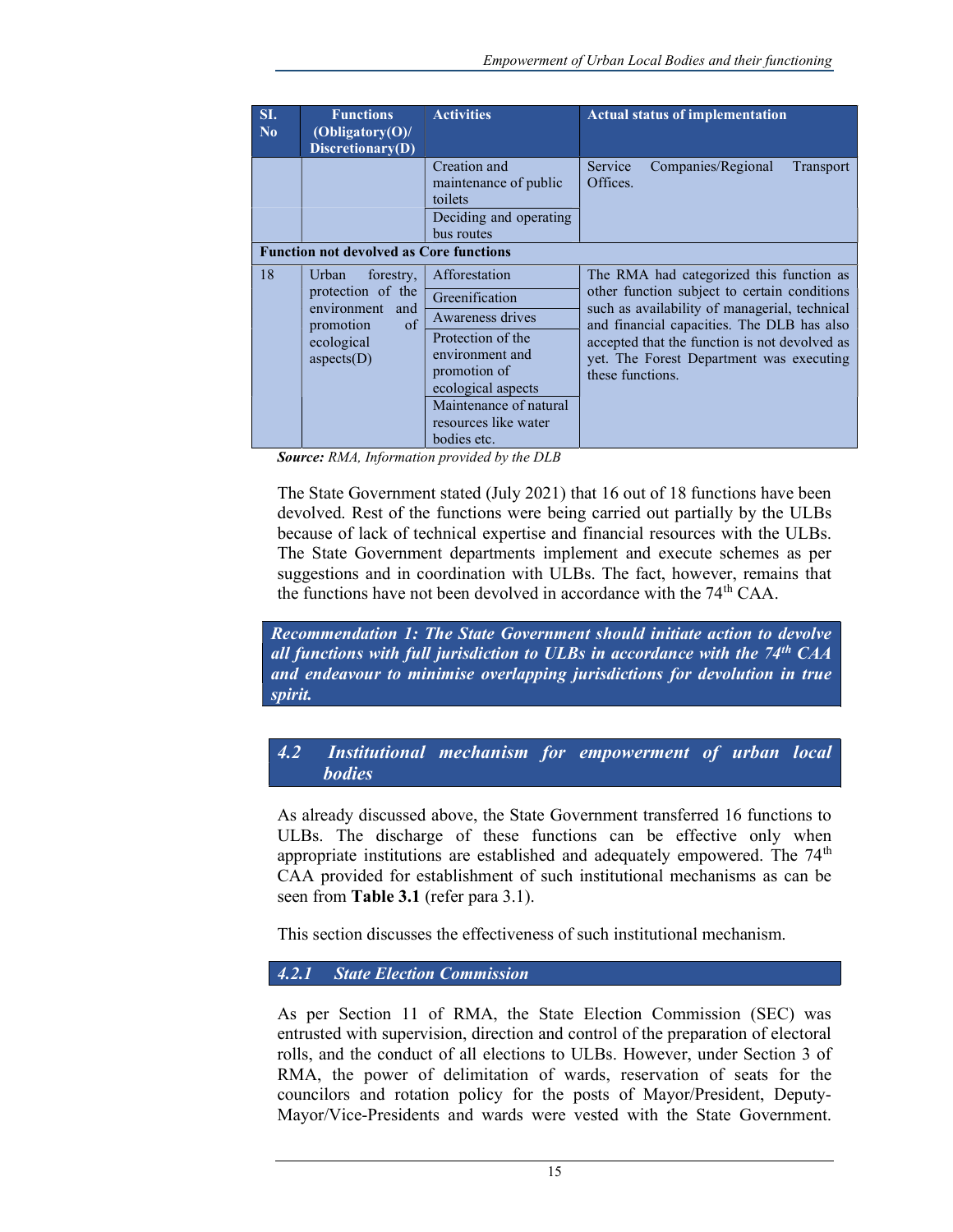This was not in consonance with the recommendation (October 2007) of the 2<sup>nd</sup> Administrative Reforms Commission, accepted by the Government of India, which required entrustment of the task of delimitation and reservation of constituencies to the SEC.

The State Government accepted (July 2021) that division/delimitation of wards, and reservation of seats were being done as per provisions of RMA.

Recommendation 2: The State Government should consider the recommendations of Administrative Reforms Commission and entrust the work of ward delimitations and reservations of the constituencies to SEC.

### 4.2.2 Composition of Municipalities

Article 243R stipulates the composition of Municipalities. Accordingly, RMA (Section 6) stipulates the composition of municipalities. The Corporations and Municipalities consist of elected Corporates/councilors, nominated Corporates/councilors, Member of Legislative Assembly and Member of Parliament representing the constituencies which comprise wholly or partly the Municipal area. The nominated members do not have voting power.

The Mayor/President/Chairman is elected from amongst the Corporates/ Councilors and is assisted by seven Standing Committees viz. Executive Committee, Finance Committee, Health and Sanitation Committee, Building Works and Construction Committee, Slum Improvement Committee, Rules and Byelaws Committee and Compounding and Compromise of Offences Committee. These Committees may exercise, perform and discharge such powers as may be prescribed.

#### 4.2.3 Reservation of seats

Article 243T stipulated reservation of seats for SC/ST, Women and Backward classes in direct election. The RMA also provide for allotment of reserved seats to different constituencies as per the rotation policy adopted by the Government. As regards reservation for women, not more than 50 percent of the seats reserved for each category of persons belonging to SC/ST and backward classes and those of the non-reserved seats shall be reserved for women.

LSG Department order (25 February 2015) prescribed seats reserved for SC, ST, OBC and Women as 17.65, 2.27, 19.92 and 31.66 per cent respectively. Subsequently, the order dated 29 July 2019 prescribed seats reserved for SC, ST, OBC and Women as 16.64, 3.17, 20.04, and 33 per cent respectively. As per prescribed norms, the State Government rotates the seats of Corporates/ Councilors as per reservation policy for each election.

The State Government accepted (July 2021) the facts.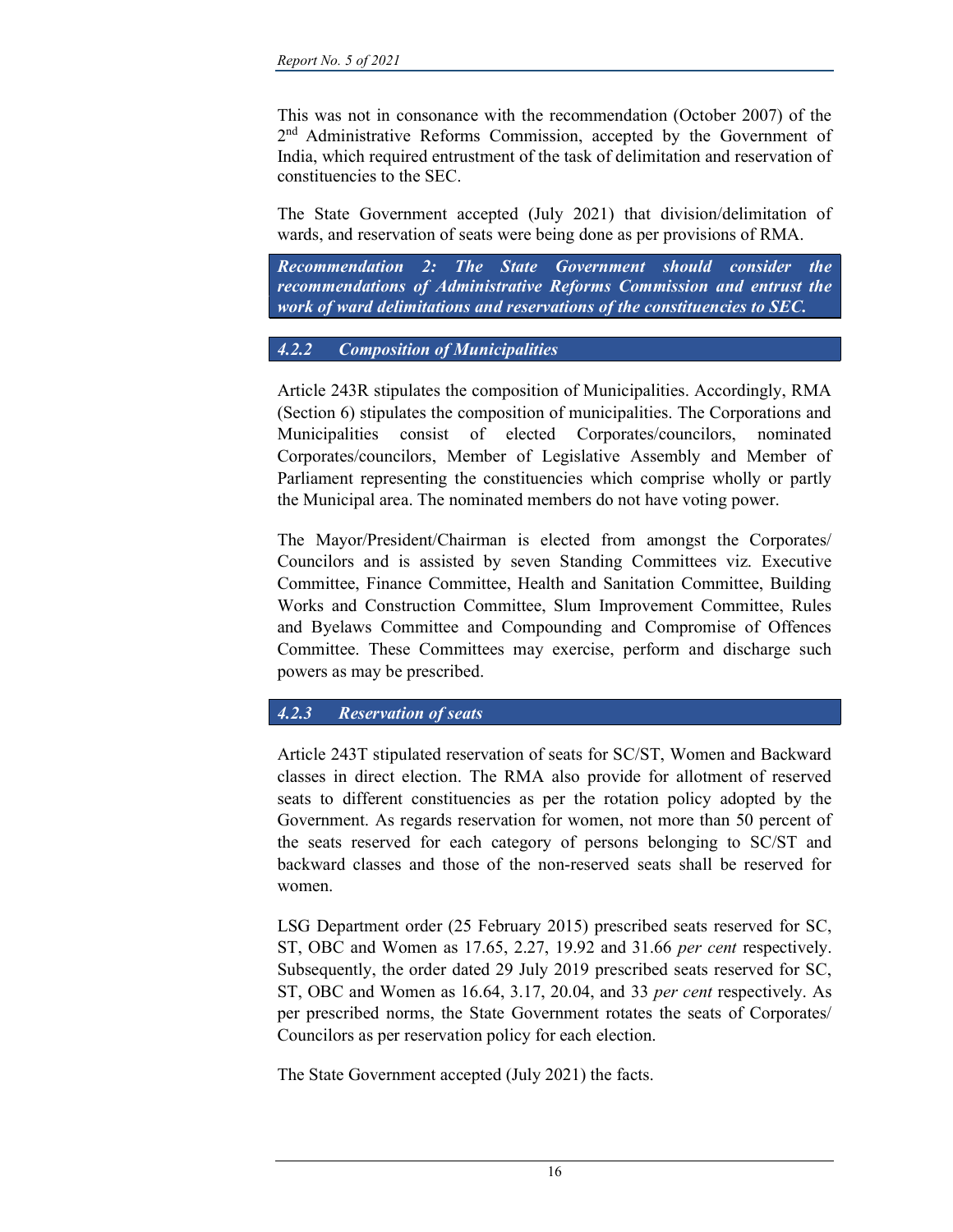#### 4.2.4 Status of Elections and Formation of Councils

As per section 11 of RMA, the State Election Commission had to supervise, control and prepare the electoral rolls and conduct elections for municipalities. Further, as per Section 7, election should be held within six months from the date of dissolution. Article 243  $U(3)(a)$  of Constitution of India and provisions of the RMA stipulate a fixed tenure of five years for the Corporators/ Councilors of ULBs from the date of first meeting. The status of elections and formation of councils in the ULBs of the State as on March 2021 is depicted in Table 4.2.

|  |  | <b>Table 4.2: Status of Elections</b> |
|--|--|---------------------------------------|
|--|--|---------------------------------------|

| Total No. of ULBs                                 | 196       |
|---------------------------------------------------|-----------|
| No. of Municipal Corporations                     | $10^{2}$  |
| Newly formed ULBs                                 | $06^3$    |
| Elections held during 2014-15 and councils formed | 46        |
| Elections held during 2015-16 and councils formed | 141       |
| Elections held during 2019-20 and councils formed | 49        |
| Elections held during 2020-21 and councils formed | $147^{4}$ |

Source: Information gathered from DLB, State Election Commission

As per Section 320 of RMA, when a new municipality is created, general election should be held within six months of its establishment, as in absence of elected body, no authority shall impose tax and approve bye laws.

It was observed that out of 196 ULBs, six ULBs (Nasirabad, Pratapgarhi, Mahuwa, Thanagaji, Khatushyamji and Rupwas) were formed between 12 August 2014 and 14 September 2018 and their elections were due between 12 February 2015 and 13 March 2019 but the elections of these ULBs were actually held in November 2019 resulting in delay of eight months to 56 months. In the absence of elected governing body, no essential functions could be performed during the intervening period.

The State Government stated (July 2021) that the elections were normally conducted in time and delayed election did not affect the developmental work adversely as the functions of ULBs were carried out effectively by the Administrator. The delay was due to inclusion of panchayat area and its jurisdiction into municipal area and circumstances arising due to COVID 19. The reply is not acceptable because the elections were held in November 2019, before onset of the COVID. The fact remains that public participation in the effective implementation of the developmental works could not be ensured during the period when no elected representatives were in place.

<sup>&</sup>lt;sup>2</sup> Jaipur, Jodhpur and Kota Municipal Corporations were bifurcated in two Corporations with effect from 18 October 2019 and elections could only be held only during 2020-21 due to COVID pandemic related delays.

<sup>3</sup> MBoard Mahuwa (May 2018), Thanagaji (September 2018), Rupwas (August 2014), Pratap Garhi (May 2018), Nasirabad (November 2016), and Khatushyamji (May 2018).

<sup>4</sup> As per information posted at website of SEC, the election of Vidhyavihar MBoard was not held. However, the MBoard, Vidhyavihar informed that the election was held on 20 February 2021.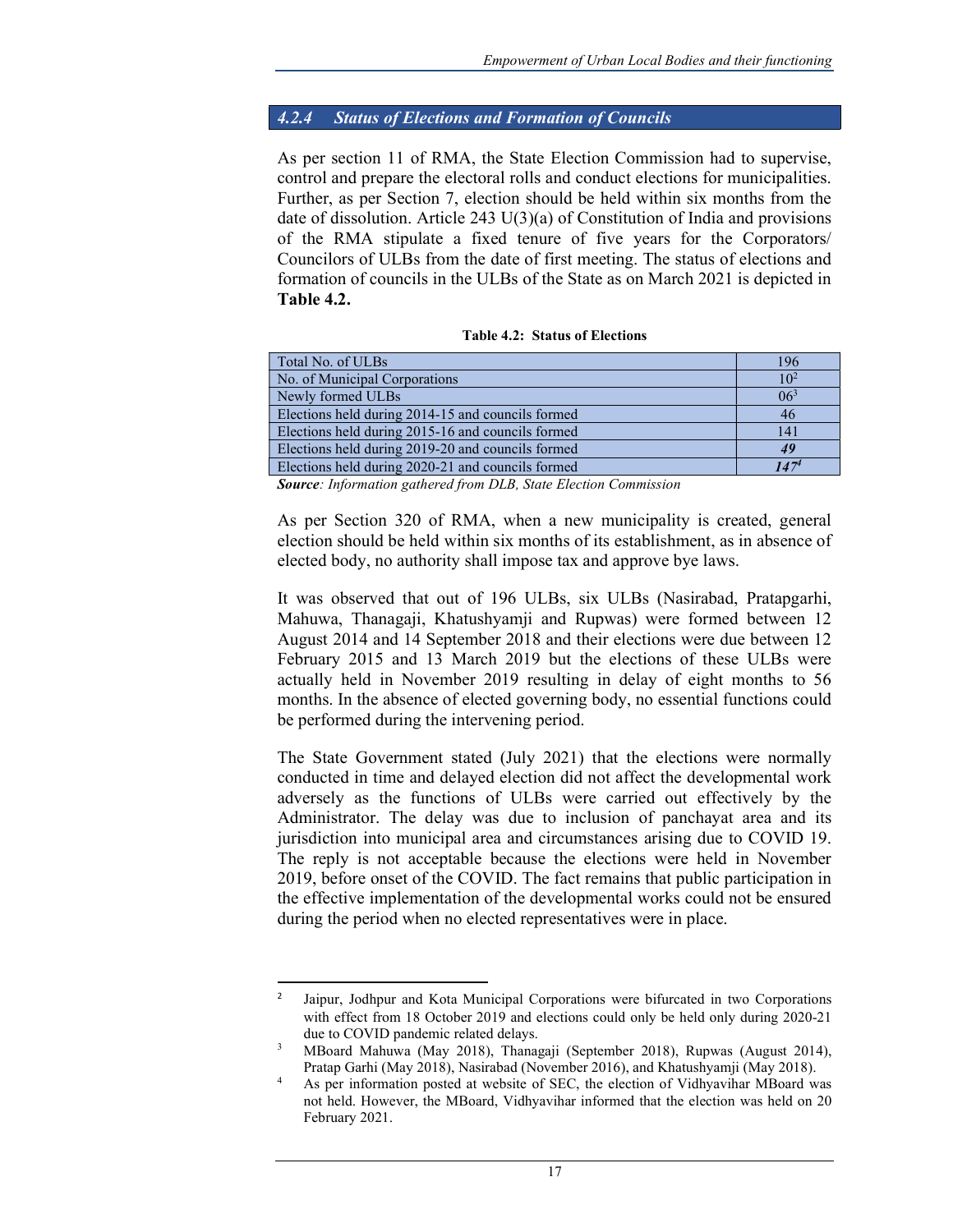## 4.2.5 Mayor/President/Chairman

The Mayor/President/Chairman (Chairperson) is the first citizen of the city. As per Section 43 of the RMA, there shall be a Mayor for every Municipal Corporation, a President for every Municipal Council and a Chairman for every Municipal Board who shall be elected in a prescribed manner. As per Section 78 of Rajasthan Municipalities (Election) Rules 1994, the office of the Chairperson shall be filled by a person chosen by the elected members of the Municipality. The Chairperson is empowered to convene meetings of the Board, preside over every meeting of the Board. Chairperson also regulates the conduct of business of such meetings, watch over the financial and executive administration of the municipality.

The term of office of Chairperson and Vice Chairperson is five years from the date appointed for first meeting. This is in line with the provision of the Constitution.

### 4.2.6 Statutory Committees

(i) As per Section 55 of RMA, there should be an Executive Committee under the Chairmanship of the Mayor/President and include the Vice Chairman, Leader of the Opposition and seven other members including two women members. In addition, the ULBs have six other Committees. These committees are to be constituted within 90 days from the constitution of the Municipalities failing which the State Government had to form these committees.

Scrutiny of records of test checked 14 ULBs revealed that 11 ULBs<sup>5</sup> did not form these statutory committees (March 2021). In respect of the remaining ULBs, following was noticed:

- The M Council Sikar, Board was constituted in February 2015 and as per provision, the Board was to constitute the committees by May 2015. However, the Board passed (September 2015) a resolution for formation of statutory committees after a delay of almost four months. Directorate of Local Bodies (DLB) approved (July 2016) the formation of these committees after lapse of almost 10 months. Thus, these committees could be constituted with a delay of 14 months, due to delayed submission of proposals to DLB and inordinate time taken by DLB in approval.
- In Municipal Board, Chomu, Board was constituted in August 2015 and as per provision, the Board was to constitute the committees by November 2015, but these committees were approved (January 2017) by the DLB, resulting in delay of over 13 months in constitution of committees.

<sup>5</sup> M Corp Ajmer, M Council Kishangarh M Board Chaksu, Niwai, Jobner, Thanagaji, Shahpura, Phulera, Lalsot, Bagru, Nawalgarh.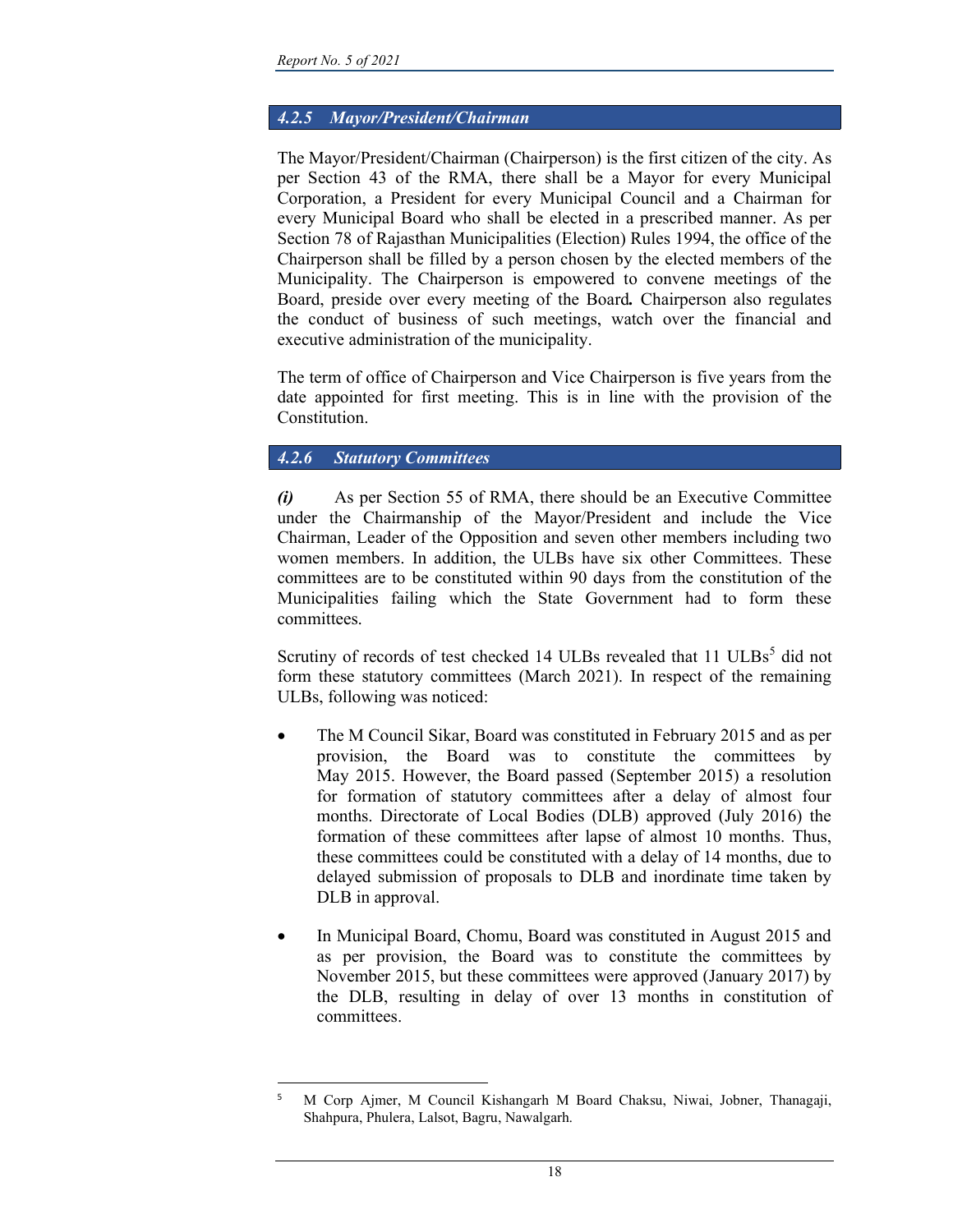The board of MCorp, Jaipur was constituted on November 2014 and as per provision, the Board was to constitute the committees by February 2015, but formation of these committees were approved by DLB in June 2015. Thus, committees were constituted with a delay of four months.

Thus, in these ULBs, the statutory committees were formed with a delay ranging between four months and 14 months, which deprived the elected corporators from effectively participating in the development, sanitation, building construction and other allied function of these ULBs.

In order to assess participation of these committees in working of ULBs where formed, minutes of the meeting were called. Only MCorp, Jaipur made available minutes of two committees i.e., Executive and Building & Construction Committee. In absence of minutes of meeting, it could not be verified in audit as to whether these committees were holding regular meeting and assisted in effective implementation and monitoring of various schemes and functions of the concerned ULBs.

The State Government accepted (July 2021) the facts and stated that the ULBs are instructed to form these committees within stipulated time.

(ii) The Constitution provides for Wards committees in all Municipalities with a population of three lakh or more. Further, section 54 of the RMA also provided constitution of Wards Committees comprising of ward members of terrestrial areas of the committee and not exceeding five other members, who have special knowledge or experience of the municipal administration, to be nominated by the State Government. The term of these committees was to be co-terminus with the Municipal Corporation. The Ward committees were to act as a bridge between the municipal government and citizens and function as institutions of neighborhood governance and increase proximity between elected representatives and citizens and provide a space for citizen participation in local level planning. They were to perform duties such as preparation and submission of ward development schemes for allotment of funds, ensure proper utilization of allotted funds, and maintenance of public utilities and safeguarding the assets of the Corporation.

Scrutiny of test checked ULBs revealed that M Corp Jaipur and Ajmer had not constituted the Ward Committees, which defeated the very purpose of facilitating active public participation in local governance in prioritization of development works, monitoring of execution of works, effective utilization and maintenance of assets created etc.

Recommendation 3: The State Government should ensure timely constitution of the Statutory Committees and Ward Committees. The Government should also ensure that regular meetings of Statutory Committees are held for effective monitoring of functions of ULBs.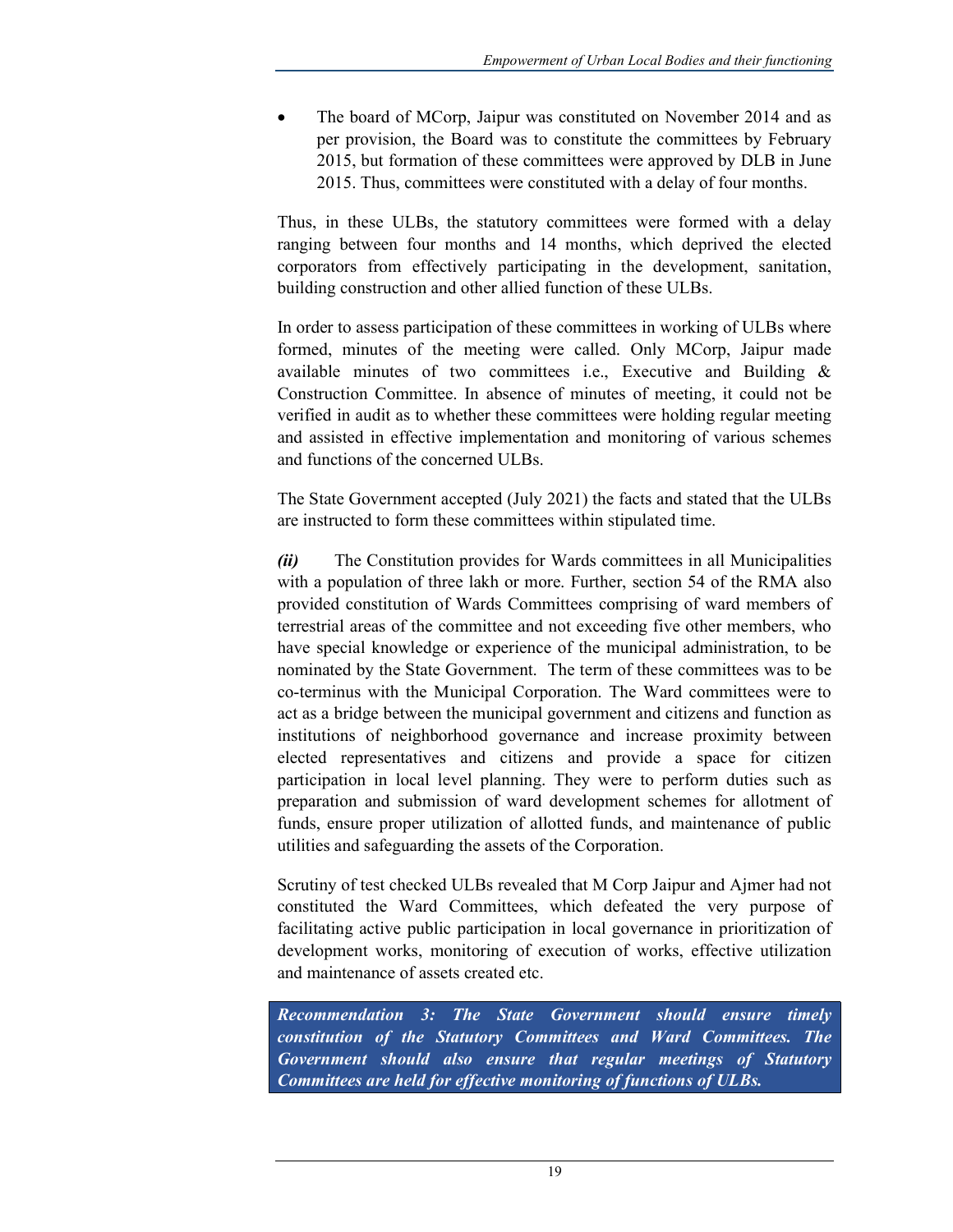## 4.2.7 District Planning Committee

As per Article 243ZD of the Constitution, a District Planning Committee (DPC) at the district level was to be constituted. The DPC was to prepare a comprehensive District Development Plan (DDP) with regard to matters of common interest between the panchayats and the municipalities; including spatial planning; sharing of water and other physical and natural resources; integrated development of infrastructure and environment conservation and the extent and type of available resources financial or otherwise. The DPCs should prepare the draft development plan for onward submission to the State Government. The Committee would meet once in a quarter for review of allotted works and thus a minimum four times a year.

All the districts in Rajasthan constituted the DPC, but these committees did not meet regularly as:

- Meetings of the DPC in seven<sup>6</sup> districts covering the test checked 14 ULBs, were not held regularly. There was a shortfall ranging from one to four numbers of meetings every year.
- It was also noticed in five out of seven test checked districts that even when DPCs did meet, they did not take up matters of common interests between Panchayats and Municipalities like spatial planning, integrated development of infrastructure based on available resource etc.
- DPCs did not prepare the draft development plans in accordance with the codal provisions in respect of ULBs in five out of seven test checked districts and merely included the data from the allotment under various Centrally/State sponsored schemes. In the remaining two districts minutes were not made available to audit.

The State Government stated (July 2021) that DPCs were formed at district level and were functional. The reply is not acceptable as DPCs were neither meeting regularly nor functioning as per prescribed norms.

Thus, irregular meetings and non-preparation of draft development plan in accordance with the codal provisions defeated the very purpose of the integrated development of the area through these DPCs.

## 4.2.8 Metropolitan Planning Committee

Article 243ZE mandates that a Metropolitan Planning Committee (MPC) shall be constituted in every Metropolitan area<sup>7</sup>. The chairperson of the Committee was to be nominated by the State Government. Section 157 of RMA also required the formation of a Metropolitan Committee for preparing a draft

<sup>6</sup> Ajmer, Alwar, Dausa, Jaipur, Jhunjhunu, Sikar and Tonk.

Metropolitan city having a population of 10 lakh and above.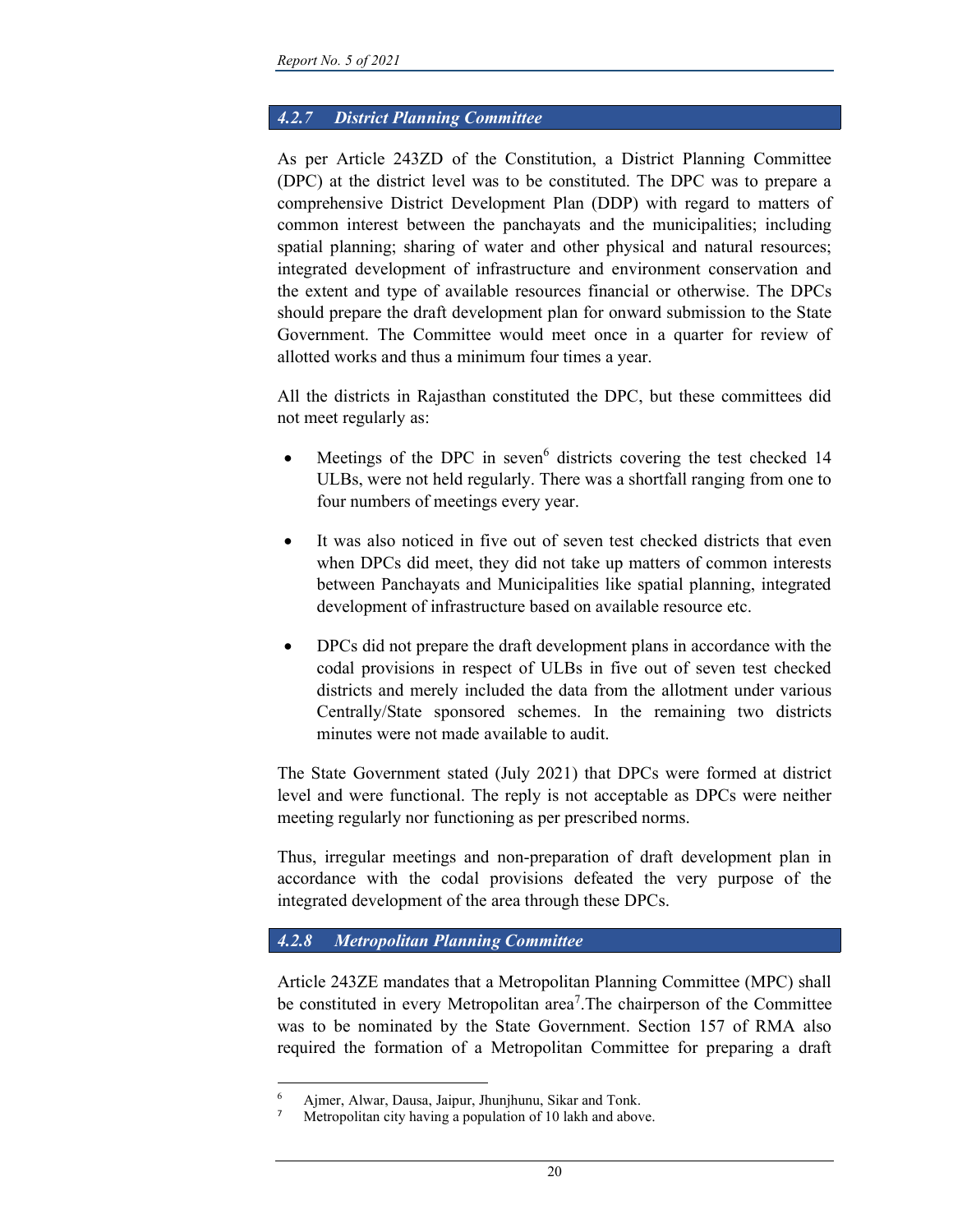development plan, which was to be known as Metropolitan Region Development Plan. The Committee was to consist of such number of members as may be fixed by the State Government from time to time by notification in Official gazette. The State Government was also to specify the numbers of elected and nominated members. At least two thirds of members shall be elected by, and from amongst the elected members of municipality and chairperson of panchayats.

As per statute, Metropolitan Committee shall consider the plan prepared by the ULBs and Panchayats, matter of common interest between the ULBs and the Panchayats, overall objectives and priorities set by Government of India and Government of Rajasthan and sharing of water, physical & natural resources in preparing Draft Metro Regional Development Plan. The Chairperson of the committee had to send the plan to the Government.

Audit observed that as per definition of the metropolitan area, MPC was to be constituted in Jaipur, Jodhpur and Kota but was not constituted (March 2021). MPCs are envisioned to ensure integrated planning for the entire metropolitan area, and are responsible for the preparation of draft development plans and synthesising priorities set by local authorities, State and Central Governments. The development works were examined on the recommendations of the Executive Committee of the ULB concerned. Thus, in absence of MPCs the people of the metropolitan cities were deprived of the benefits of integrated development of the area.

The State Government accepted (July 2021) that the committees were yet to be constituted as per constitutional provisions.

Recommendations 4: The State Government should ensure constitution and effective functioning of MPCs for integrated development of the area.

4.2.9 State Finance Commission

Article 243-I of the Constitution of India makes it mandatory for the State Government to constitute a Finance Commission within one year of the commencement of the 74<sup>th</sup> CAA and thereafter on expiry of every five years. The mandate of the State Finance Commission (SFC) is to review the financial position of the local bodies and to make recommendations to the Governor for devolution of funds. State Government through amendments in RMA provided for constitution of SFC.

4.2.9.1 Delay in Constitution of the SFC and Implementation of Recommendations

Audit noticed delays in constitution of SFCs ranging between 365 and 723 days and recommendations of the  $5<sup>th</sup>$  SFC were implemented with a delay upto 237 days as detailed in Table 4.3.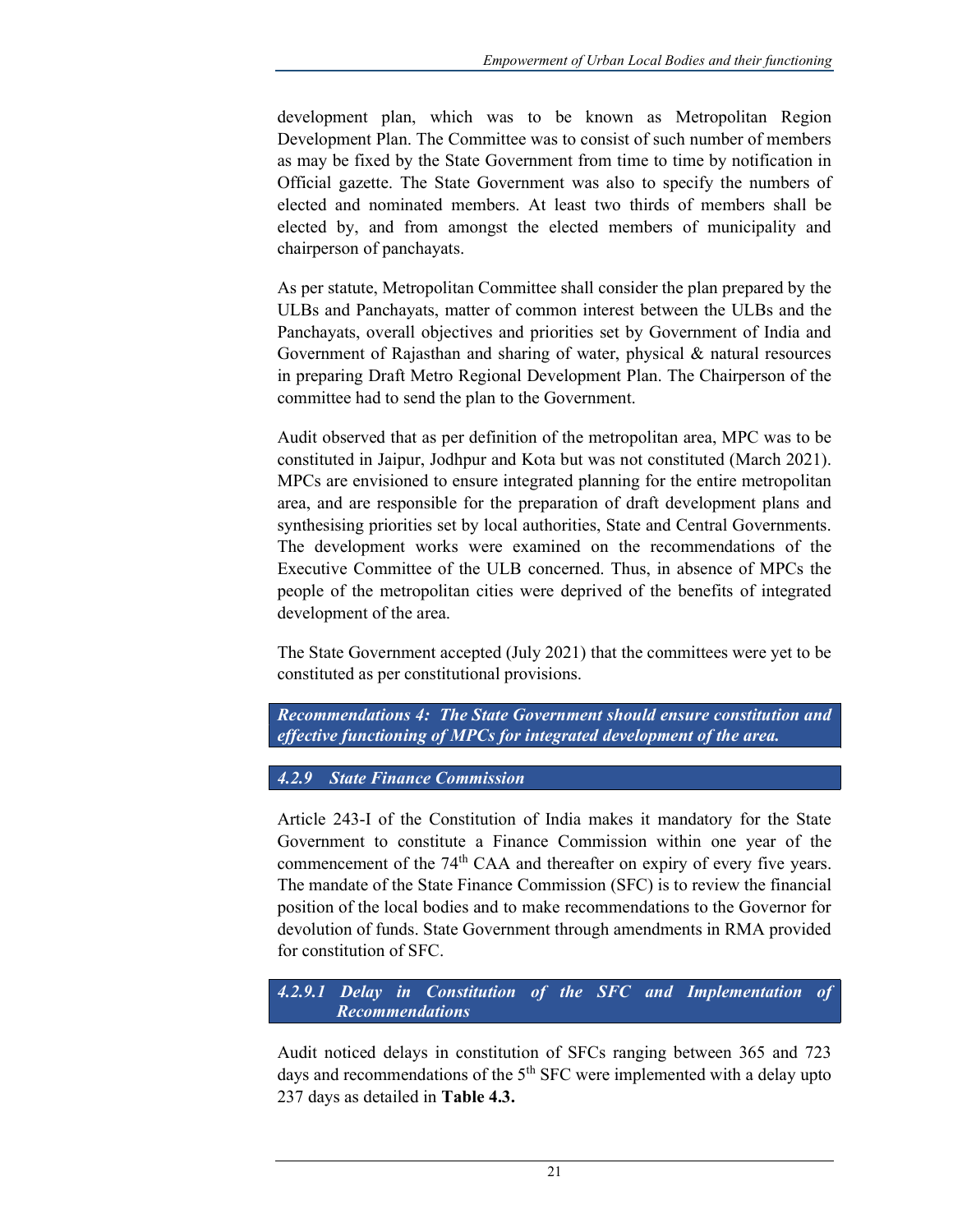| <b>SFC</b> | To be<br>constituted<br>as per<br>constitution | Date of<br>actual<br>constitution | <b>Delay</b><br>in<br>days | <b>Submission</b><br>date of<br>recommend<br>-ations | Date of<br>acceptance<br>$bv$<br><b>Government</b>                           | Delay on the<br>part of<br>Government<br>(days) | <b>Period</b><br>covered |
|------------|------------------------------------------------|-----------------------------------|----------------------------|------------------------------------------------------|------------------------------------------------------------------------------|-------------------------------------------------|--------------------------|
| First      | 31.5.1994                                      | 23.04.1994                        | $\theta$                   | 30.12.1995                                           | 16.03.1996                                                                   |                                                 | 1995-2000                |
| Second     | 30.5.1999                                      | 07.05.1999                        | $\theta$                   | 30.08.2001                                           | 26.03.2002                                                                   | 208                                             | 2000-2005                |
| Third      | 30.5.2004                                      | 15.09.2005                        | 472                        | 27.02.2008                                           | 17.03.2008                                                                   | 19                                              | 2005-2010                |
| Fourth     | 30.5.2009                                      | 13.04.2011                        | 723                        | 26.09.2013                                           | 20.02.2014                                                                   | 147                                             | 2010-2015                |
| Fifth      | 30.5.2014                                      | 30.05.2015                        | 365                        | 28.11.2018                                           | 23.07.2019                                                                   | 237                                             | 2015-2020                |
| Sixth      | 30.5.2019                                      |                                   |                            |                                                      | Formation of VI <sup>th</sup> SFC is under consideration of State Government |                                                 |                          |

Table 4.3: Details of constitution of SFC

Source: Information provided by the Finance Department (SFC and Economic Affairs)

The delays resulted in transfer of funds to the ULBs with delay putting further stress on their fund availability.

The State Government stated (July 2021) that the formation of SFC is being done by the State Government. The Commission presents interim reports, if constitution of SFC is delayed due to unavoidable reasons. The reply is not convincing as the delays resulted in transfer of grants to ULBs with delays. Audit noticed that even the interim reports were delayed<sup>8</sup>. The Commission submitted only one interim report during 2015-20 and State Government submitted (July 2019) Action Taken Report (ATR) after eight months from its final report.

#### 4.2.9.2 Transfer of SFC Grants to agencies other than ULBs

According to Section 76 of RMA, the State Finance Commission shall review the financial position of the municipalities and make recommendations for distribution of the net proceeds of the tax, duties, toll and fees leviable by the State.

The Vth SFC in its recommendations fixed 75 per cent amount of grant for basic and development functions, 20 per cent for National/State priority schemes and 5 per cent incentive grants for performance. The State Government issued (December 2016) circular endorsing the said formula but earmarked overall 20 per cent for only State sponsored schemes such as Mukhyamantri Jal Swavlamban Abhiyan and Annapurna Rasoi. The matching share for Central sponsored schemes such as Atal Mission for Rejuvenation and Urban Transformation (AMRUT) and Smart City was met out from the SFC grant for development functions. This resulted in transfer of 37 per cent of the total grant to various agencies/schemes during the period 2017 to 2020, which was against the spirit of recommendations of the SFC.

It was observed in audit that the State Government deducted an amount of ₹ 726.74 crore during 2017-20 on this account from the Grants to be given to ULBs and this amount was transferred to various other agencies/parastatals against various projects<sup>9</sup> as per the details given in **Table 4.4**.

<sup>8</sup> Provisional report, interim report and final report were submitted in September 2015, September 2016 and November 2018 respectively by the Vth SFC.

<sup>9</sup> RUDF/RUDSICO contribution/loan; IHSDP/UIDSMMT/Sewerage project/ CMAR etc.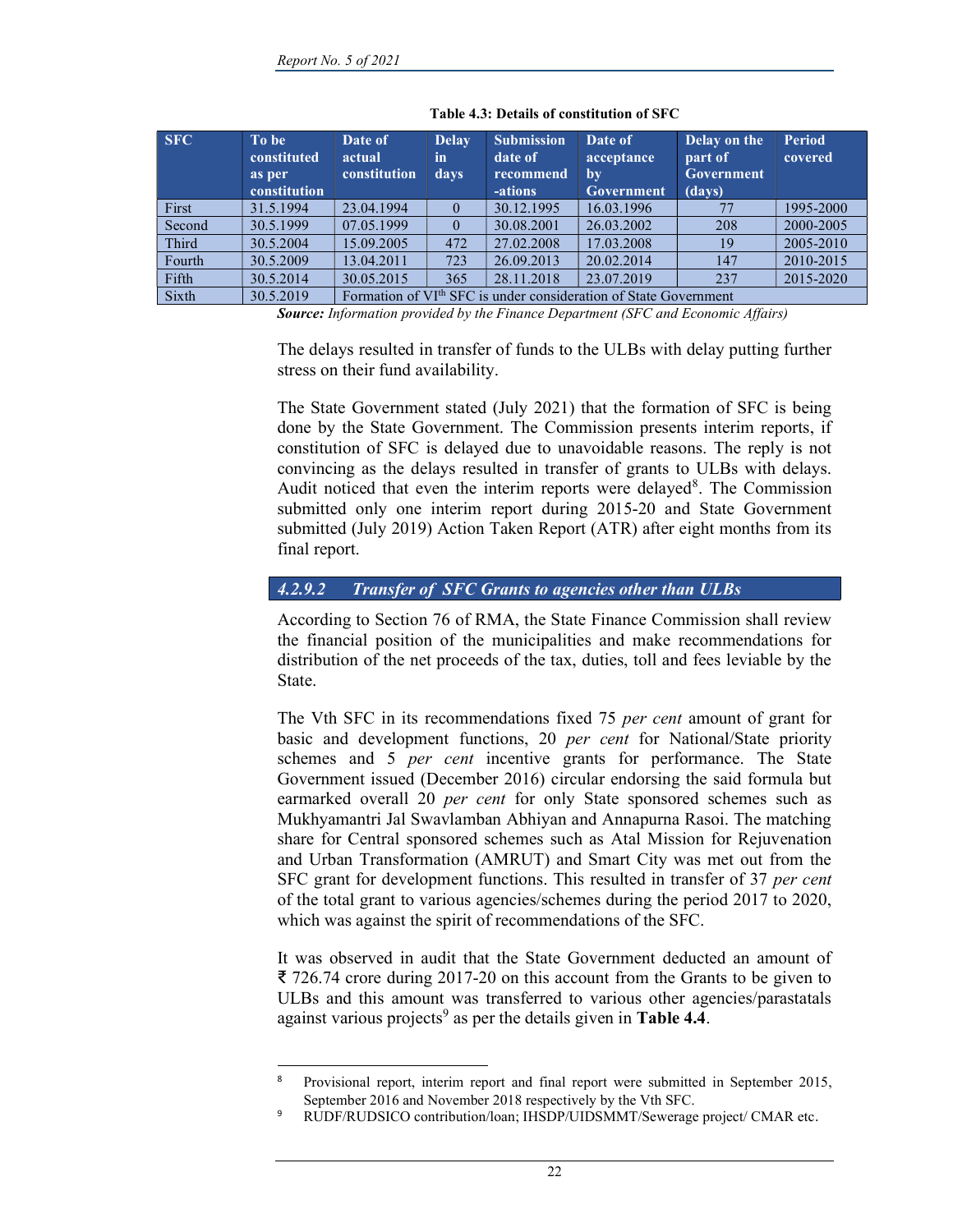|             |                          |                           | $(\bar{\bar{\mathbf{x}}}$ in crore) |
|-------------|--------------------------|---------------------------|-------------------------------------|
| Year        | <b>Sanctioned amount</b> | <b>Amount transferred</b> | <b>Deduction</b>                    |
|             |                          | to ULBs                   |                                     |
| $2017 - 18$ | 795.50                   | 554.83                    | 240.67                              |
| 2018-19     | 737.37                   | 430.49                    | 306.88                              |
| 2019-20     | 430.70                   | 251.51                    | 179.19                              |
|             | <b>Total</b>             | 726.74                    |                                     |

| Table 4.4: Details showing deduction from grants of ULBs and transferred |  |  |
|--------------------------------------------------------------------------|--|--|
| to parastatals                                                           |  |  |

Source: Information provided by DLB

Thus, due to deduction of ₹ 726.74 crore from grants of ULBs, these ULBs were deprived of the amount to that extent.

The State Government stated (July 2021) that these agencies utilised the amount for developmental works and basic infrastructure projects, for repayment of loans and implementation of Indira Rasoi (erstwhile Annapurna Rasoi). The reply is not convincing as the State Government diverted the money earmarked for ULBs.

4.2.9.3 Response of the State Government to SFC Recommendations

As per Section 77 of RMA, after taking into consideration the recommendations of the SFC, the State Government shall determine (a) devolution of net proceeds of the taxes, duties, tolls and fees to the Municipalities, (b) the assignment of taxes, duties, tolls and fees to the Municipalities, (c) the sanction of the Grants-in-aids to the Municipalities from the Consolidated Fund of the State; (d) the other measures required to improve the financial position of the Municipalities. Audit observed that the State Government accepted some of the recommendations with modifications, and action was yet to be initiated on some recommendations. The SFC-wise important recommendations and their modification with reference to transfer of funds are given in Table 4.5.

| <b>SFC</b> | <b>Recommendations</b>                                                                                                                   | <b>Modifications</b>                                                                                                                                                                     | <b>Risk /Impact</b>                                                                                         |
|------------|------------------------------------------------------------------------------------------------------------------------------------------|------------------------------------------------------------------------------------------------------------------------------------------------------------------------------------------|-------------------------------------------------------------------------------------------------------------|
| First      | The amount due against<br>matching share of ULBs<br>under different schemes<br>should be made available<br>by the State Government.      | The<br>Government<br><b>State</b><br>would make available the<br>matching share to only<br>those ULBs which are<br>unable<br>to<br>generate<br>matching share from their<br>own revenue. | ULBs had to bear an<br>additional<br>financial<br>burden which impacted<br>developmental<br>other<br>works. |
| Second     | It was recommended that<br>after expiry of award<br>period of incentive fund,<br>the unspent balance was to<br>be disbursed to the ULBs. | The<br>balance<br>unspent<br>would be deposited in the<br>Consolidated Fund of the<br>State Government.                                                                                  | ULBs were deprived of<br>the incentive fund.                                                                |
| Third      | Grant for general purpose<br>may be disbursed on the<br>basis of census<br>2001<br>instead of 1991.                                      | The State Government did<br>not accept this.                                                                                                                                             | <b>This</b><br>would<br>have<br>increased resources of<br>ULBs.                                             |
| Fourth     | <b>SFC</b><br>recommended<br>(i)<br>levy of 2 <i>per cent</i> cess on<br>country made liquor to be                                       | The State Government did<br>the<br>not<br>accept<br>recommendation.                                                                                                                      | <b>This</b><br>would<br>have<br>increased resources of<br>ULBs.                                             |

Table 4.5 details of Action Taken by the GoR on recommendations of SFC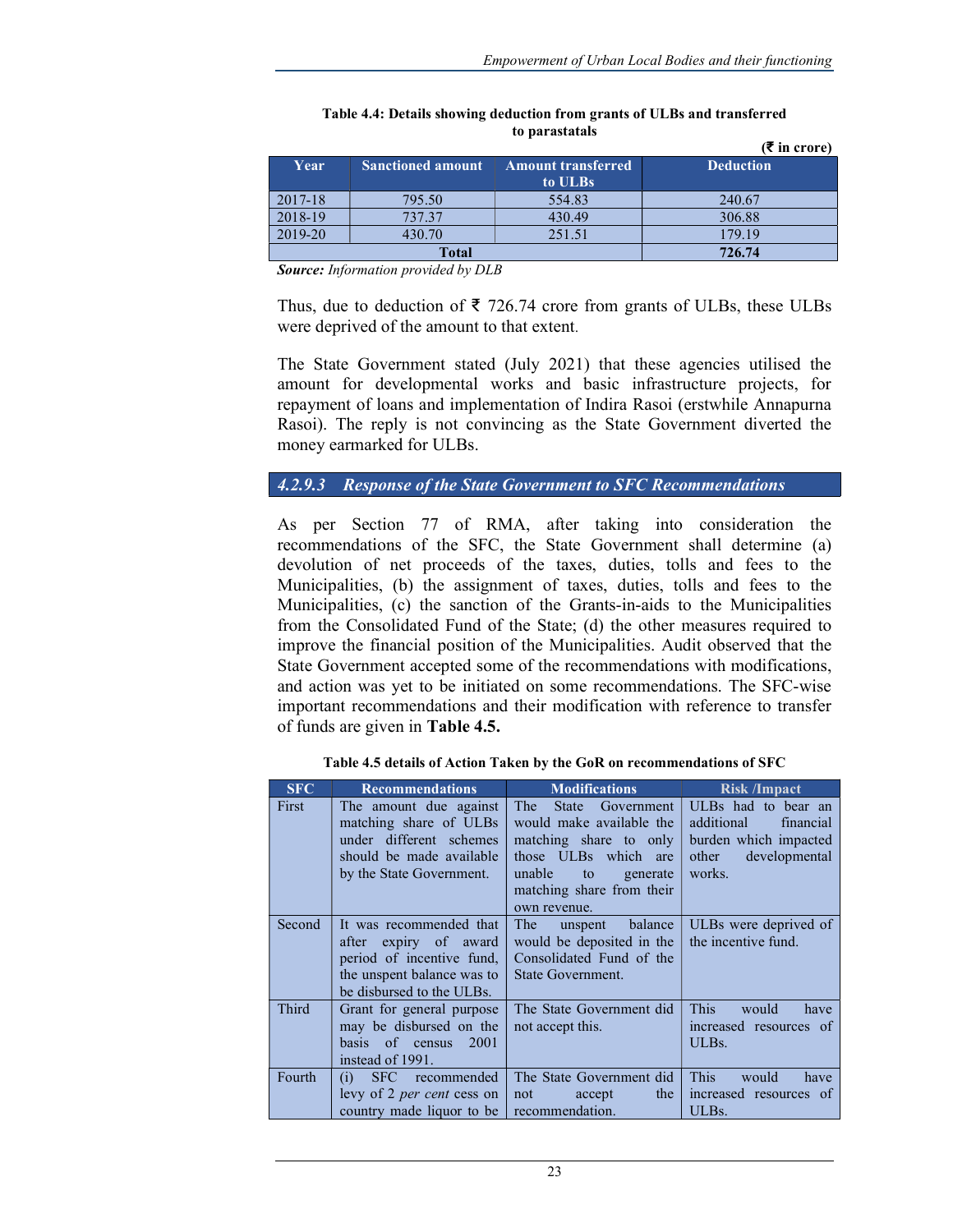| <b>SFC</b> | <b>Recommendations</b>                                                                                                                                                                                                            | <b>Modifications</b>                                                                                                        | <b>Risk /Impact</b>                                                    |
|------------|-----------------------------------------------------------------------------------------------------------------------------------------------------------------------------------------------------------------------------------|-----------------------------------------------------------------------------------------------------------------------------|------------------------------------------------------------------------|
|            | distributed between ULBs<br>and PRIs<br>of<br>(ii)<br><b>The</b><br>amount<br>difference<br>between<br>the<br>interim recommendations<br>final<br>and<br>recommendations for the<br>period 2013-15 should be<br>disbursed to ULBs | The State Government did<br>accept<br>the<br>not<br>recommendation;                                                         | This<br>would<br>have<br>increased resources of<br>ULBs.               |
|            | <b>SFC</b><br>(iii)<br>the<br>recommended grant<br><sub>of</sub><br>586.76 crore<br>₹<br>under<br>Untied Grant to ULBs<br>which were to be utilized<br>for developmental works<br>not covered under any<br>State/Central Scheme   | The State Government did<br>the<br>accept<br>not<br>recommendation.                                                         | Untied<br>grants<br>give<br>flexibility to meet local<br>requirements. |
|            | (iv) The Commission<br>recommended grant of 10<br>per cent share from State<br>Renewal Fund for repairs<br>of urban road.                                                                                                         | The State Government did<br>the<br>not<br>accept<br>recommendation.                                                         | <b>This</b><br>would<br>have<br>increased<br>resources<br>with ULBs.   |
| Fifth      | Commission<br>The<br>recommended transfer of<br>of net<br>8.5<br>per<br>cent<br>proceeds of the Own tax<br>of the State to the ULBs                                                                                               | The<br><b>State</b><br>Government  <br>the<br>accepted<br>interim  <br>recommendation<br>for<br>transfer of 7.182 per cent. | <b>This</b><br>would<br>have<br>increased<br>resources<br>with ULBs.   |

Source: Complied form Action Take Note prepared by the GoR

In addition to recommendations regarding transfer of funds, the SFCs had also recommended several measures to strengthen and empower the ULBs. Some of recommendations on which action was yet to be taken by the State Government are given below:

- (i) Impose liability to pay license fee for using rights to the ULBs in respect of land under and along the pavements, streets and roads;
- (ii) Widen the tax base of Urban Development (UD) tax by including those that are not covered at present;
- (iii) Review the properties that are currently exempted from UD Tax and reduce the number of exemptions to bare minimum.
- (iv) Development Authorities and UITs should enhance the share of ULBs in the sale proceeds of land from 15 per cent to 20 per cent.
- (v) Amnesty should not be granted to defaulters as these schemes discourage the bona fide tax payers
- (vi) A tax under Section 103 of RMA on vehicle plying in municipal area should be levied.

The State Government did not accept the aforesaid recommendations, which could have enhanced the revenue of the ULBs. Thus, not accepting these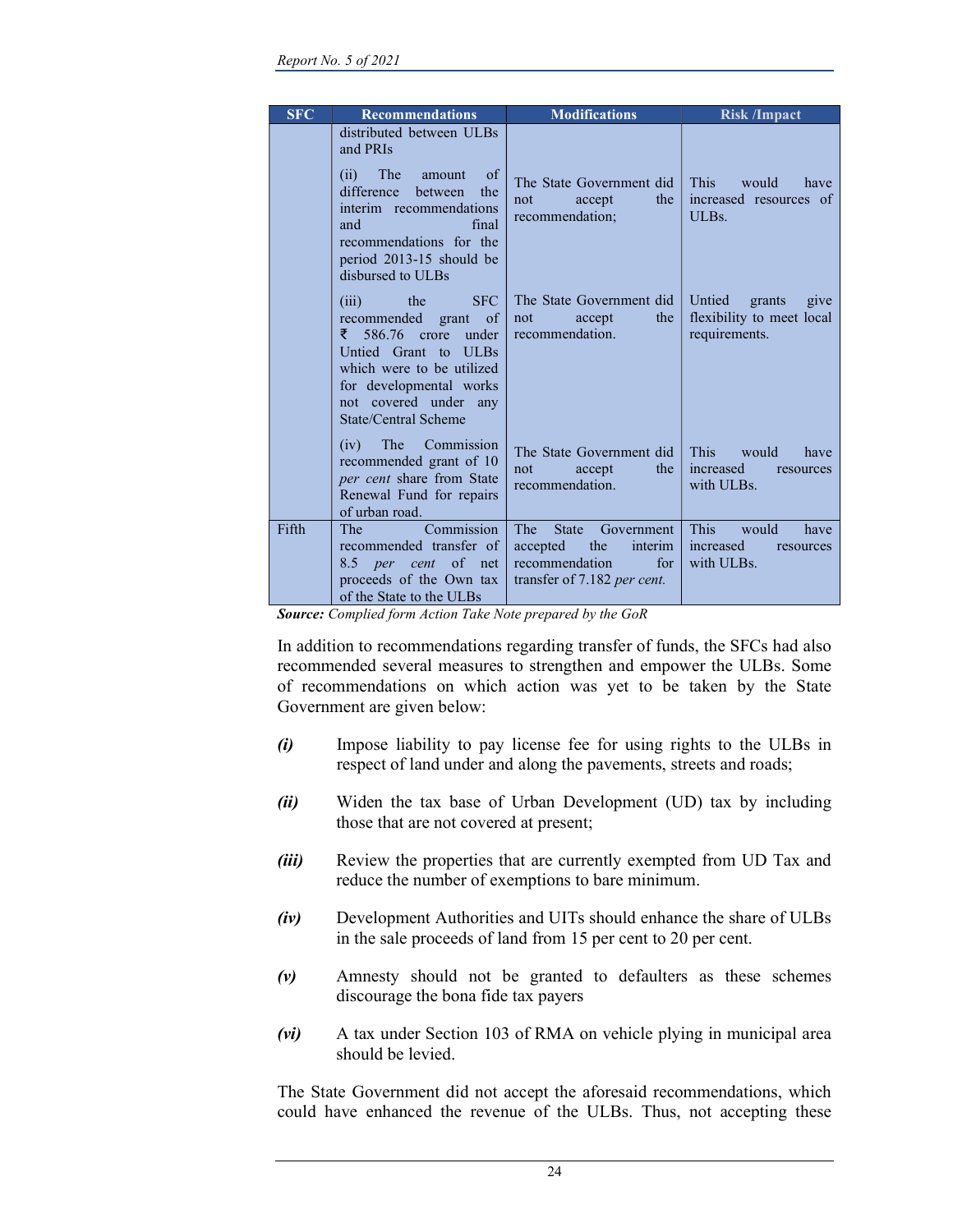recommendations resulted in setback to the process of decentralization and empowerment of ULBs to discharge their duties as envisaged under 74<sup>th</sup> CAA.

The State Government stated (July 2021) that SFCs recommendations were accepted to the extent possible keeping in view the financial position of the state and the objective of integrated development of the State. Government had also issued instructions for strengthening of fiscal position of the ULBs. However, the fact remains that action on some key recommendations such as widening of tax base, reduction in UD tax exemptions, review of properties etc. was yet to be taken by the State Government.

Recommendations 5: The State Government should constitute the SFC within stipulated time frame and implement the recommendations made by the SFC expeditiously. This would enable the ULBs to get grants in time. Further, the State Government should consider the recommendations made by the SFC for strengthening the ULBs favourably to ensure implementation of  $74<sup>th</sup> CA$  in true spirit.

## 4.2.10 Property Tax Board

The 13<sup>th</sup> Finance Commission stipulated constitution of a Property Tax Board (Board) to assist all ULBs in the State to put in place an independent and transparent procedure for assessing property tax. Rajasthan was eligible for a performance grant of  $\bar{\tau}$  413 crore in respect of ULBs for four years commencing from 2011-12 on constitution of such Board. Government of Rajasthan constituted (February 2011) the Board comprising of Secretary, LSGD as Chairperson, and the Chief Executive Officers/Municipal Corporations, Jaipur and Jodhpur as Members. The Board was entrusted, interalia following functions:

- (i) Preparation of data base of property tax on all lands and buildings situated in the ULBs.
- (ii) Assessment books should be completely revised once in five years.
- (iii) Audit of the property tax assessments done by the ULBs and give advisories to the State Government.
- (iv) Assessment of property tax in respect of newly constructed/improved buildings within thirty days from the date of completion of the buildings.
- (v) Assessment/revision of property tax relating to at least 25 *per cent* of the aggregate number of estimated properties across all ULBs by 31<sup>st</sup> March 2015.
- (vi) Training of Officers and staff of the ULBs in the assessment and revision of property tax, directly or through institutions.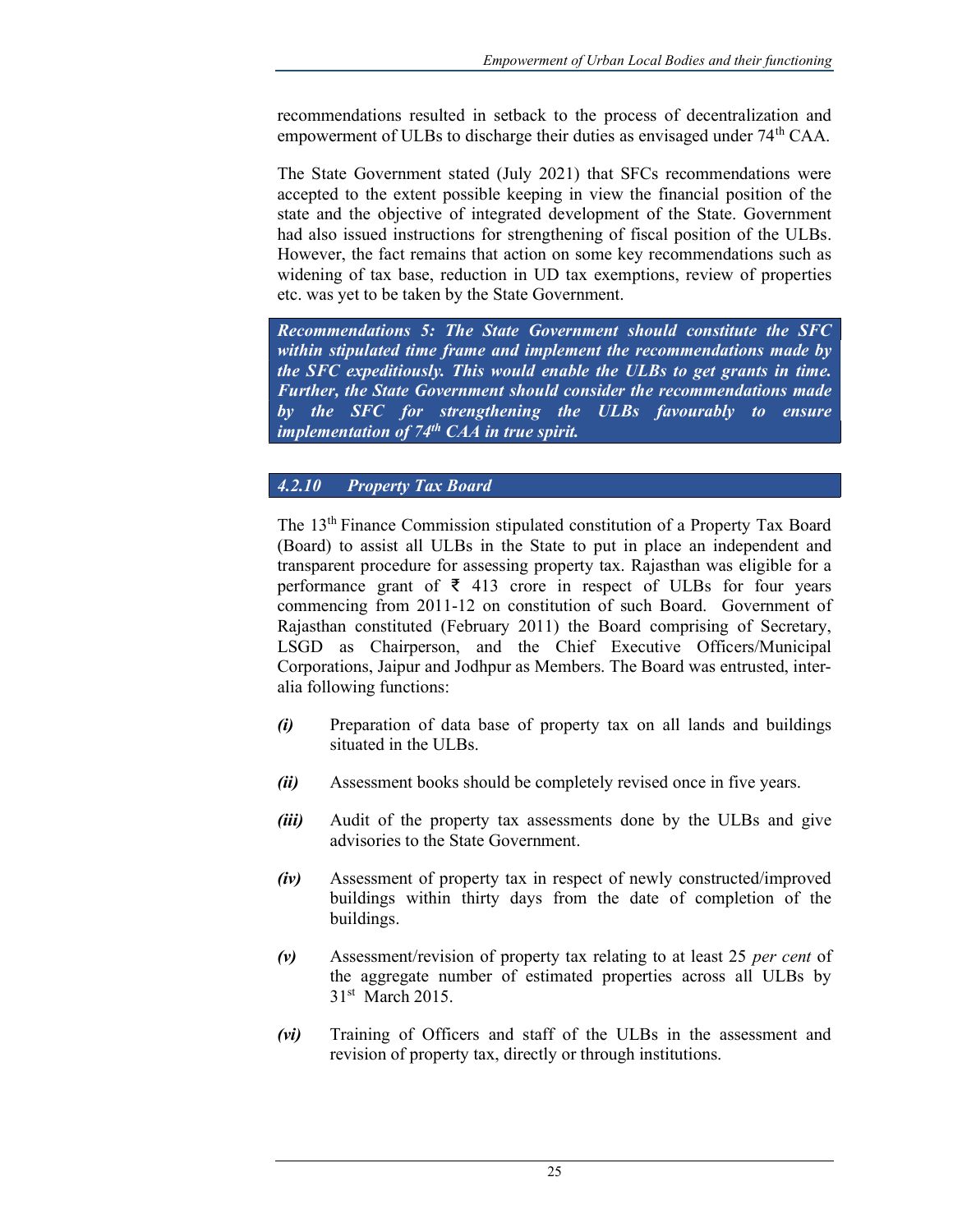Audit observed that the State Government constituted the Board in February 2011. However, only one meeting of the Board was conducted in April 2011 and thereafter no meeting was held till completion of its tenure in April 2017. Thereafter, the State Government did not reconstitute the Board. Thus, due to non-functioning of board during its tenure up to April 2017 and nonconstituting new Board thereafter, ULBs, particularly small ULBs, were deprived of technical guidance for assessment and revision of property tax (UD Tax). State Government could also not effectively monitor the assessment, demand and collection of Tax. Consequently, huge amount in respect of property tax remained outstanding as elaborated in paragraph 5.3.1.

Audit is of the view that the State Government issued orders for constitution of the Board merely to fulfill the condition for getting the performance grant of ₹ 413 crore as envisaged by the XIII Finance Commission. In essence the goal of establishing independent, transparent and strong system for assessment of property tax by ULBs remains unaccomplished.

The State Government stated (July 2021) that Administrative Department have issued instructions, technical information and guidance through circulars in respect of UD Tax. The reply is not convincing as the State Government constituted the Board merely for getting performance grants of Central Finance Commission (CFC) and in absence of the Board, assessment, collection and revision of Property Tax was affected adversely, thereby depriving additional revenues to ULBs.

Recommendations 6: The State Government should reconstitute Property Tax Board and make it functional to enable the ULBs to collect property tax efficiently.

## 4.3 Powers of the State Government over ULBs

Audit observed that the State Government had over-riding powers over ULBs. A few illustrative provisions are indicated in Table 4.6.

| $S. N0$ .             | <b>Subject</b>                                                                                            | <b>Provision</b>                                                                                                                                                                                                                                                                                                                                                  |
|-----------------------|-----------------------------------------------------------------------------------------------------------|-------------------------------------------------------------------------------------------------------------------------------------------------------------------------------------------------------------------------------------------------------------------------------------------------------------------------------------------------------------------|
| $\mathbf{1}$          | frame<br>Power to<br>Rules                                                                                | The State Government may make rules and regulations and to have<br>them placed before the House of State Legislature (Section 338 and<br>339 of RMA).                                                                                                                                                                                                             |
| $\mathcal{D}_{\cdot}$ | Power to cancel<br>suspend<br>and<br>a<br>resolution<br><sub>or</sub><br>decision taken by<br><b>ULBs</b> | As per Section 111 of RMA, if the State Government finds any tax<br>levied by the ULBs contrary, obnoxious to the interest of general<br>public, it may suspend levy and collection of tax until the<br>defect/objection is removed. It can also abolish or reduce the tax.                                                                                       |
| $\mathbf{3}$          | Power to dissolve<br><b>ULBs</b>                                                                          | In case the State Government is satisfied that any municipality is not<br>competent to perform the duties, exceeds/abuses the power, it may by<br>notification in the Gazette, dissolve the ULB. An order of<br>dissolution made by the Government together with the reasons<br>thereof should be laid down before the State Legislature. (Section<br>322 of RMA) |
| $\overline{4}$        | Power to amend<br>provisions of bye-<br><i>laws</i><br>$\mathbf{b} \mathbf{v}$<br>Government              | The State Government may, at any time, by notification in official<br>gazette, repeal wholly or in part and modify any rule or bye laws<br>made by any municipality. Section 340 of RMA empowers the ULBs<br>to make bye-laws. Further, prior to August 2017, the ULBs were                                                                                       |

Table 4.6 Details showing power of GoR over ULBs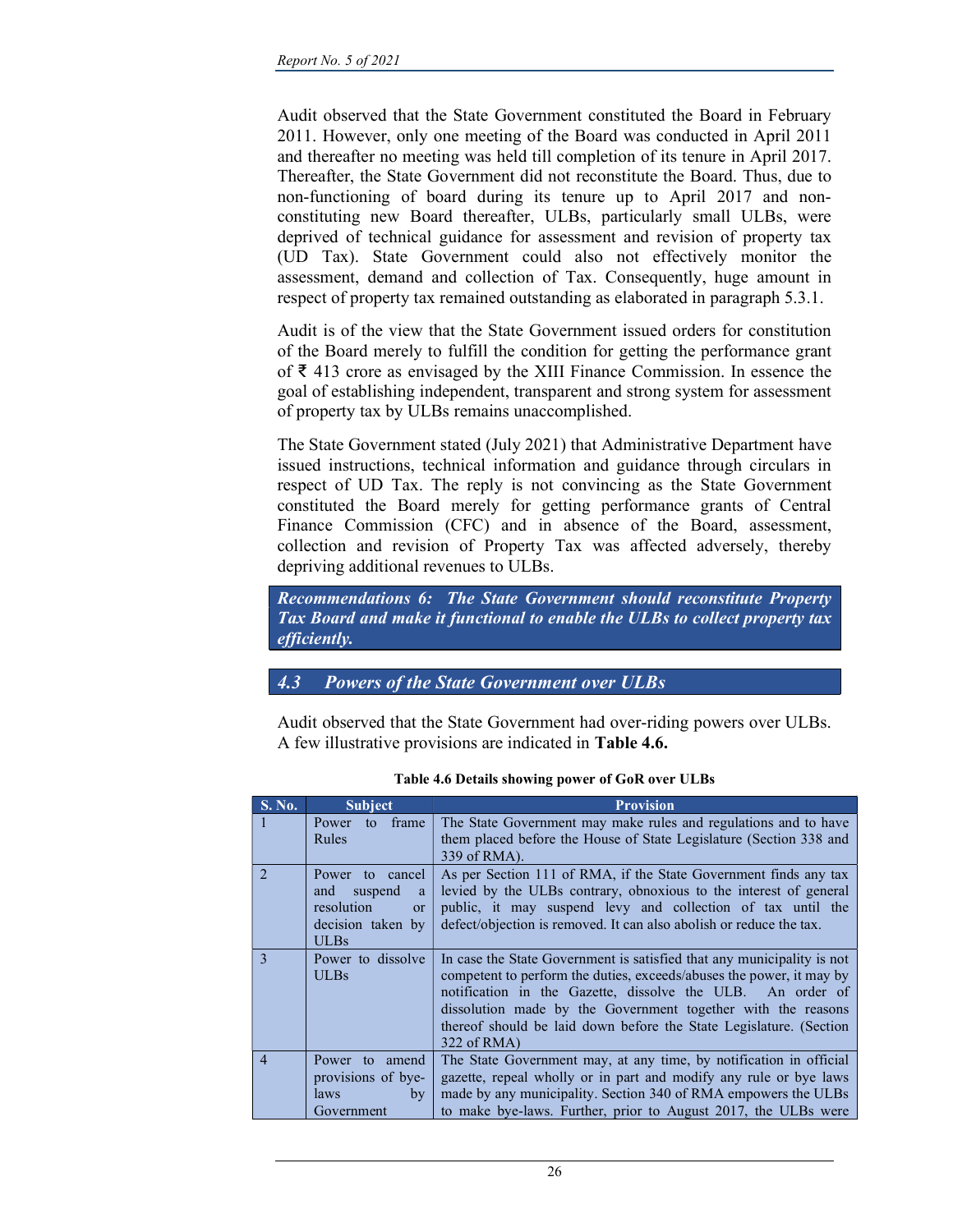| <b>S. No.</b>           | <b>Subject</b>                                        | <b>Provision</b>                                                                                                                                                                                                                                                                                                                                                                          |
|-------------------------|-------------------------------------------------------|-------------------------------------------------------------------------------------------------------------------------------------------------------------------------------------------------------------------------------------------------------------------------------------------------------------------------------------------------------------------------------------------|
|                         |                                                       | framing building bye laws according to local conditions, but the State<br>Government framed Unified Building Bye Laws 2017 for the whole<br>state which affected the revenue of Corporations and Councils<br>adversely as the provisions of the Unified Bye Laws were not based<br>on a particular geographical area and were applicable for metro cities<br>and small towns in same way. |
|                         |                                                       | Besides, the UDH Department also amended the provision of Mobile<br>Towers Bye Laws made by the ULBs vide notification dated<br>06 February, 2017 which also reflects overriding powers.                                                                                                                                                                                                  |
|                         |                                                       | The UDH Department also amended (June 2017) the provision of<br>building byelaws regarding betterment levy which was to be<br>recovered in lump sum before granting construction permission. The<br>Addl. Chief Secretary issued instruction for recovery of betterment<br>levy in four equal instalments.                                                                                |
| $\overline{\mathbf{5}}$ | Sanction<br>to<br>deposit and invest<br>surplus funds | Section 86 of RMA permits ULBs to deposit and invest surplus funds<br>but only after prior sanction from the Government.                                                                                                                                                                                                                                                                  |

Source: Information compiled from RMA and orders/circular issued by UDH/GoR

The State Government stated (July 2021) that the administrative decisions were being taken by the State Government and the State Government issued sanctions promptly and there were no delays on part of the Government.

## 4.4 Parastatals, their Functions and Impact on ULBs

The objective of the  $74<sup>th</sup>$  CAA was to entrust delivery of major civic functions to ULBs. However, functions such as urban/town planning, regulation of land use, water supply and sanitation, and slum development continued to be delivered by parastatals also as already indicated in Table 4.1.

These parastatals were controlled by the State Government and they have their own governing bodies which do not include elected representatives of ULBs. However, the Government continued to form parastatals even after 74<sup>th</sup> CAA. Instead of amending the Acts to comply with the constitutional amendment, the State Government formed (April 2013) five Urban Improvement Trusts (UITs) namely Sikar, Pali, Sawai Madhopur, Barmer and Chittorgarh and entrusted them with the functions which ought to have been devolved to ULBs. This action shows that the Government was not keen to comply with the provision of the  $74<sup>th</sup>$  CAA in true spirit. SFC in its recommendations, had also emphasized on bringing all the parastatals under the umbrella of elected local bodies. The Government instead of accepting the recommendations of the SFC formed new UITs.

The role of parastatals and their impact on the devolved functions in the testchecked ULBs is discussed in the subsequent paragraphs.

4.4.1 Urban Development Authorities/Urban Improvement Trusts- Urban Planning and Regulation of Land Use

(A) The functions of urban planning and regulation of land use including conversion of agriculture land into non-agricultural use were discharged by the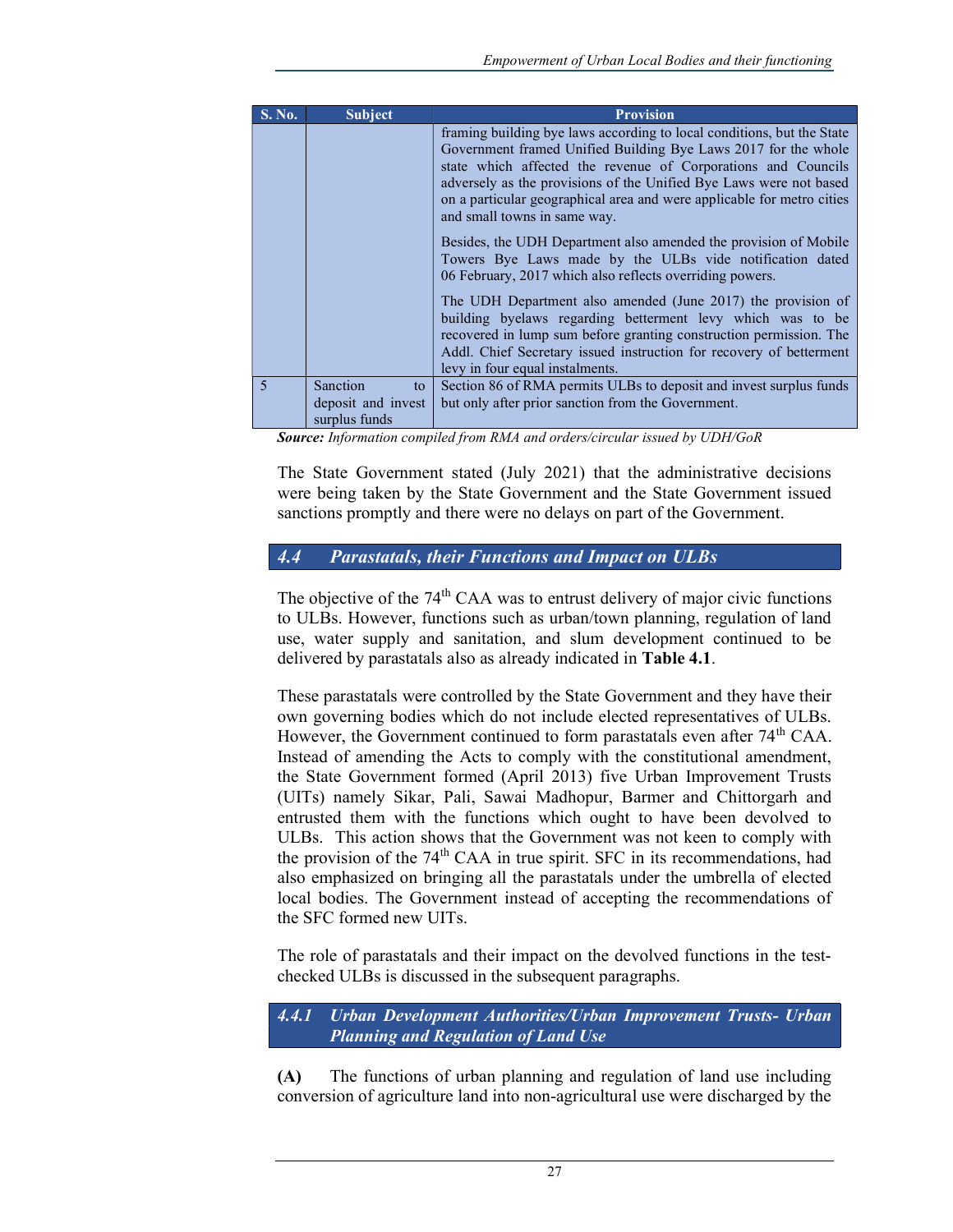Urban Development Authorities (UDAs), UITs and Town Planning Department (TPD). The State Government established three UDAs<sup>10</sup> for planned development of major and important urban areas in the State under the respective Acts and 14 UITs under Section 8-10 of the Rajasthan Urban Improvement Trust Act, 1962 for preparation of Master Plan for cities not covered under UDAs. TPD was also responsible for zoning of land use for residential, commercial, industrial, agricultural, recreational, educational and other purposes together with zoning regulations.

It was provided in section 159 of RMA that ULB shall carry out a detailed survey of the city and prepare a Master Development Plan for 20-year period. Further, as per Section 160 the Municipality should prepare a draft plan and publish it by making a copy thereof available for inspection and publishing a notice inviting objection and suggestions from any person with respect to the draft plan.

Further, as per section 3 of the Rajasthan Urban Improvement Trust (General) Rules 1962, the Authority appointed under this section was to finalise the master plan in consultation with the Advisory Council and submit it to the State Government. The plans so prepared shall be sent to the respective ULBs both at the draft stage and final stage for vetting and comments.

The UDAs/UITs/RIICO are regulating the land use and approving the lay out plan in their respective areas, while the ULBs are regulating the land use in the area in its jurisdiction. In accordance with the State level mandatory reforms under Jawahar Lal Nehru Urban Renewal Mission (JnNURM), which stipulated implementation of decentralization measures as envisaged in the  $74<sup>th</sup>$  CAA, the following were to be complied with:

- (a) the State should ensure meaningful association and engagement of ULBs in planning the functions of parastatal agencies as well as the delivery of services to citizens and
- (b) assigning or associating elected members of ULBs with 'city planning function'.

At the same time, UDAs/UITs/TPD were allowed to continue to prepare master plans and other functions which were exclusively devolved to the ULBs. For example, Jaipur Development Authority prepared master plan for Jaipur. However, it is being implemented by M Corp Jaipur in its jurisdiction, which was against the provision of RMA and the spirit of  $74<sup>th</sup>$  Amendment. Further, finalisation of the master plan by the Authority in consultation with the Advisory Council and onward submission to the State Government was not consistent with the spirit of devolution.

Thus, the ULBs either had no role/or had limited role in discharging urban planning and regulation of land use functions. The 4<sup>th</sup> SFC had in fact recommended (September 2013) that the existing UDAs should be brought

<sup>10</sup> Jaipur Development Authority, Ajmer Development Authority and the Jodhpur Development Authority.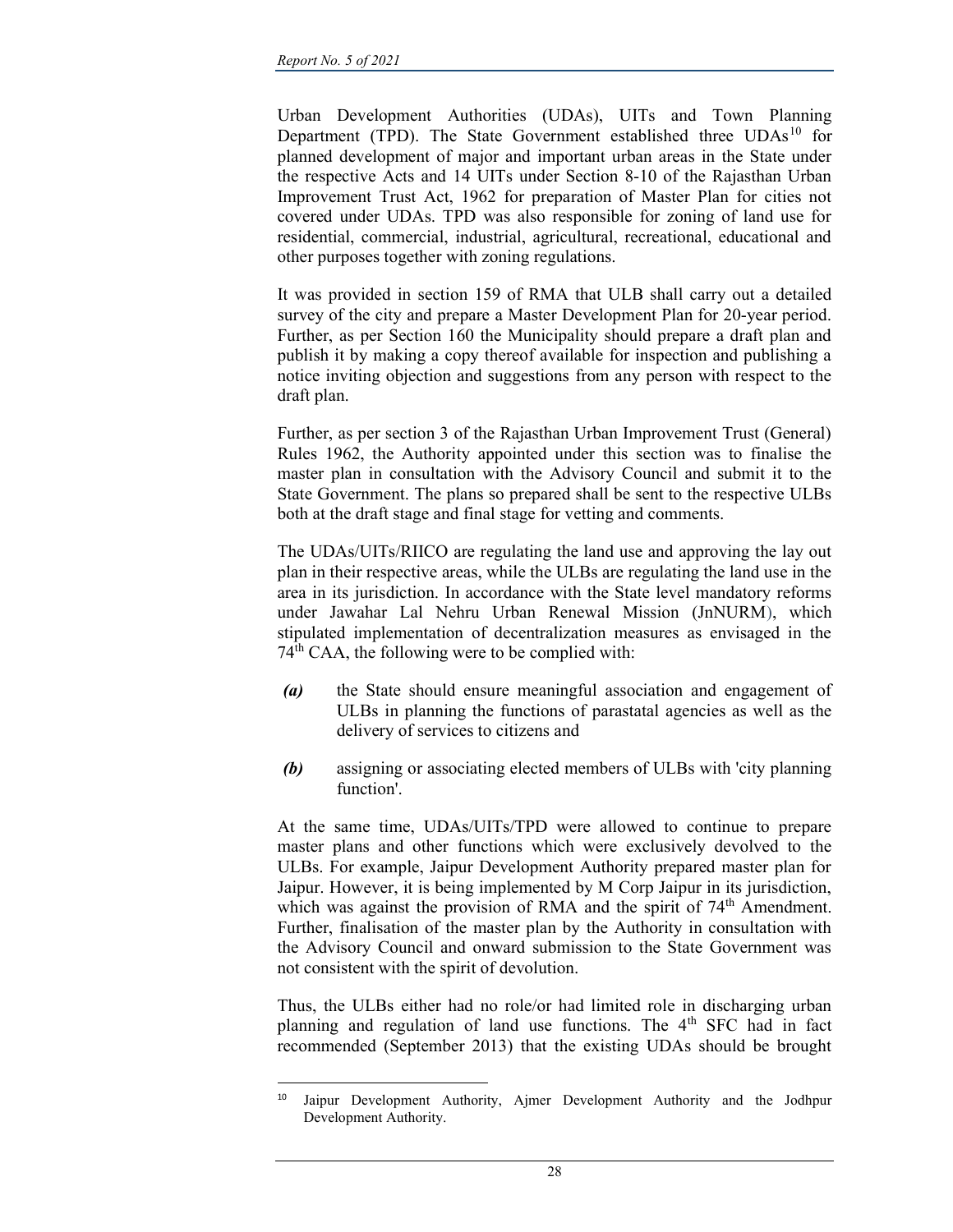under the respective elected municipal bodies, but the recommendation was not implemented.

(B) In respect of public amenities including street lighting, the ULBs and Parastatals have overlapping role. It was found in audit that in Bikaner city the UIT Bikaner installed street lights in the areas under jurisdiction of MCorp, Bikaner where the MCorp had already installed LED lights under power saving scheme. When the UIT approached the MCorp, Bikaner for taking over the lights installed by them for maintenance, the MCorp refused to accept the same as the area was in their jurisdiction and they had already installed LED lights. The matter is now disputed and the public had to bear the consequences of non-maintenance of lights installed by the UIT.

The State Government stated (July 2021) that UIT had representative from ULB. However, the fact remains that despite having representative of ULB in UIT, the matter could not be resolved.

### 4.4.1.2 Retention of Fire cess by Parastatals

Fire service is one of the functions which is fully devolved to ULBs. ULBs are responsible for establishing and maintaining fire brigades and issuance of fire NOCs to high rise buildings. The service requires a huge fund for establishment, maintenance and upkeep of the fleet of vehicles, manpower and other ancillary expenditure.

It was observed that the parastatal agencies while sanctioning lay out plan for high rise buildings, collected fire cess but did not pass the same to the concerned ULB despite the fact that the concerned ULB was maintaining the firefighting services in the area. The State Government issued (October, 2013) orders to retain the fire cess by the respective parastatal agencies. Thus, the inconsistent order of the State Government deprived the ULBs from getting the Fire Cess collected by the other parastatal agencies. In addition, the Addl. Chief Secretary, UDH Department, Government of Rajasthan exempted (June 2017) levy of fire cess under CM Jan Awas Yojana.

The State Government stated (July 2021) that amount of fire cess were recovered by the concerned department/agencies and used for firefighting system. It was stated during exit conference that now an escrow account has also been opened and all departments would be bound to deposit the amount in the said account. However, the details of funds deposited by various agencies were not furnished.

4.4.2 Rajasthan State Industrial Development and Investment Corporation: Land Use and Development of Industrial Area

As per provision of the  $74<sup>th</sup>$  CAA, development of industrial area was to be transferred to ULBs but the State Government did not devolve the function to the respective ULBs. Rajasthan State Industrial Development and Investment Corporation (RIICO) was entrusted with setting up of industrial areas and developing other infrastructure such as roads, street lights and drainage etc. RIICO had notified its own zonal regulations, prepared byelaws for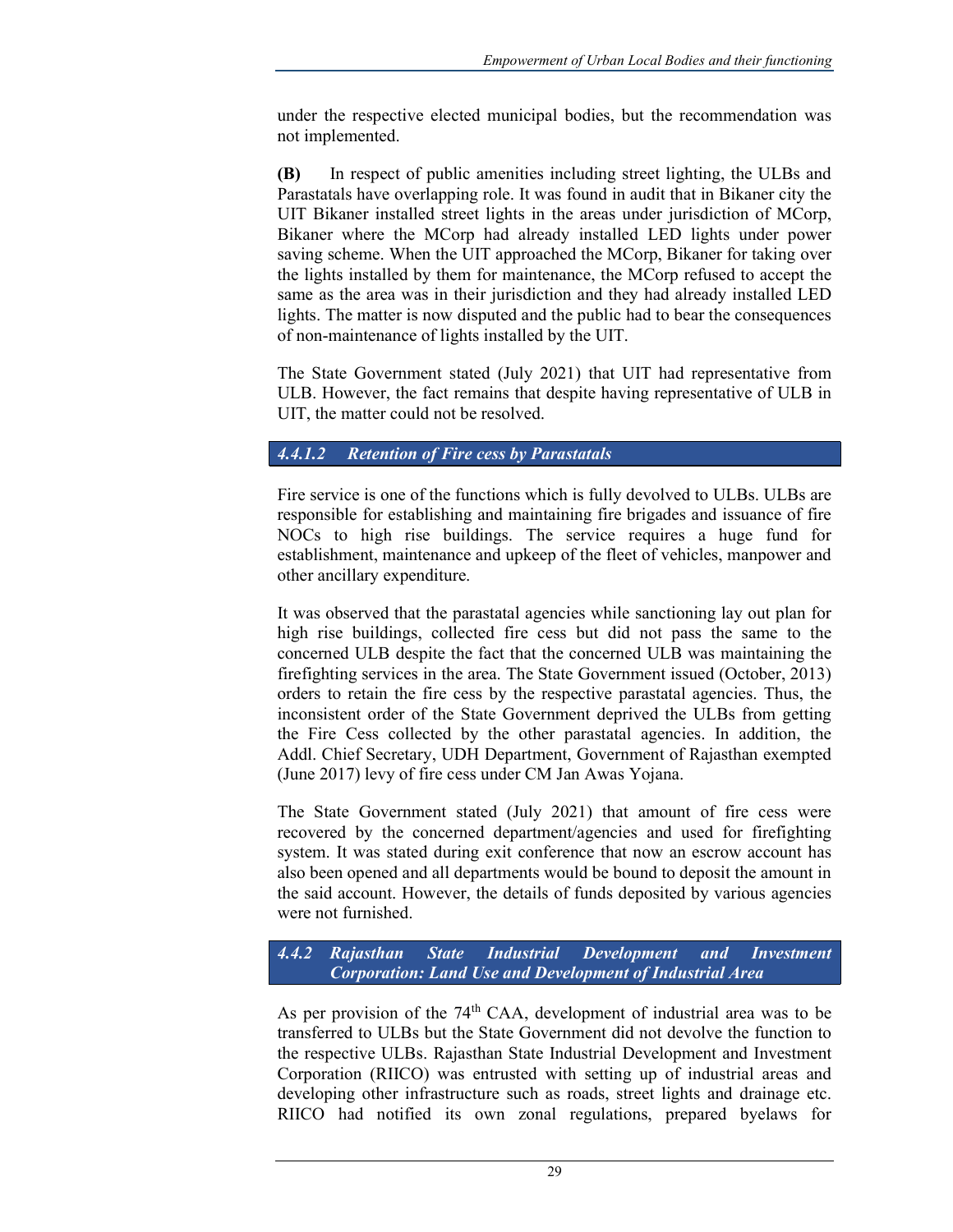construction of industrial buildings in its areas. RIICO had established 347 industrial areas in the State. RIICO also sanctioned building site plans, land use changes in its area.

### 4.4.3 Public Health and Engineering Department (PHED): Urban Water **Supply**

As per  $12<sup>th</sup>$  Schedule, Water supply for domestic, industrial and commercial purposes was one of the functions to be devolved to ULBs. This should have included distribution of water, providing connections, operation and maintenance (O&M) and collection of water charges.

However, Public Health and Engineering Department (PHED) is entrusted with the work to provide potable water to all citizen of Rajasthan. The PHED is also responsible for collecting water charges, distribution of water, providing water connection and operation & maintenance of water supply schemes. Though water supply for domestic, commercial and industrial purpose was an obligatory function of ULBs, this function has been devolved to only eight ULBs<sup>11</sup> with effect from February 2013 with following conditions:

- All dedicated plants and machineries would be transferred to these eight ULBs and the ownership would be of State Government and these ULBs would act as licensee for these properties;
- All staff engaged for these water supply schemes would be transferred to these ULBs on deputation basis;
- Financial assistance would be provided for at least five years from devolution of the function;
- Technical knowhow would be made available through Rajasthan Water Supply and Sewerage Management Board/PHED;

Audit observed that the water supply function was not devolved by the State Government and PHED was executing the function. Issues related to water charges have also been discussed in detail in paragraph 5.3.3.

4.4.4 Rajasthan State Road Development and Construction Corporation Limited (RSRDC)

Rajasthan State Road Development and Construction Corporation Limited (RSRDC) was incorporated for promotion of specialized construction agencies for construction of roads, bridges and other important projects to save cost and time. The main function of RSRDC was to construct highways, bridges. It also acts as nodal agency in large infrastructure projects such as buildings, bridges, ROBs, roads and infrastructure project financed by institutions.

<sup>11</sup> Bundi, Chomu, Ganganagar, Jaisalmer, Karauli, Nagaur, Nathdwara and Nokha.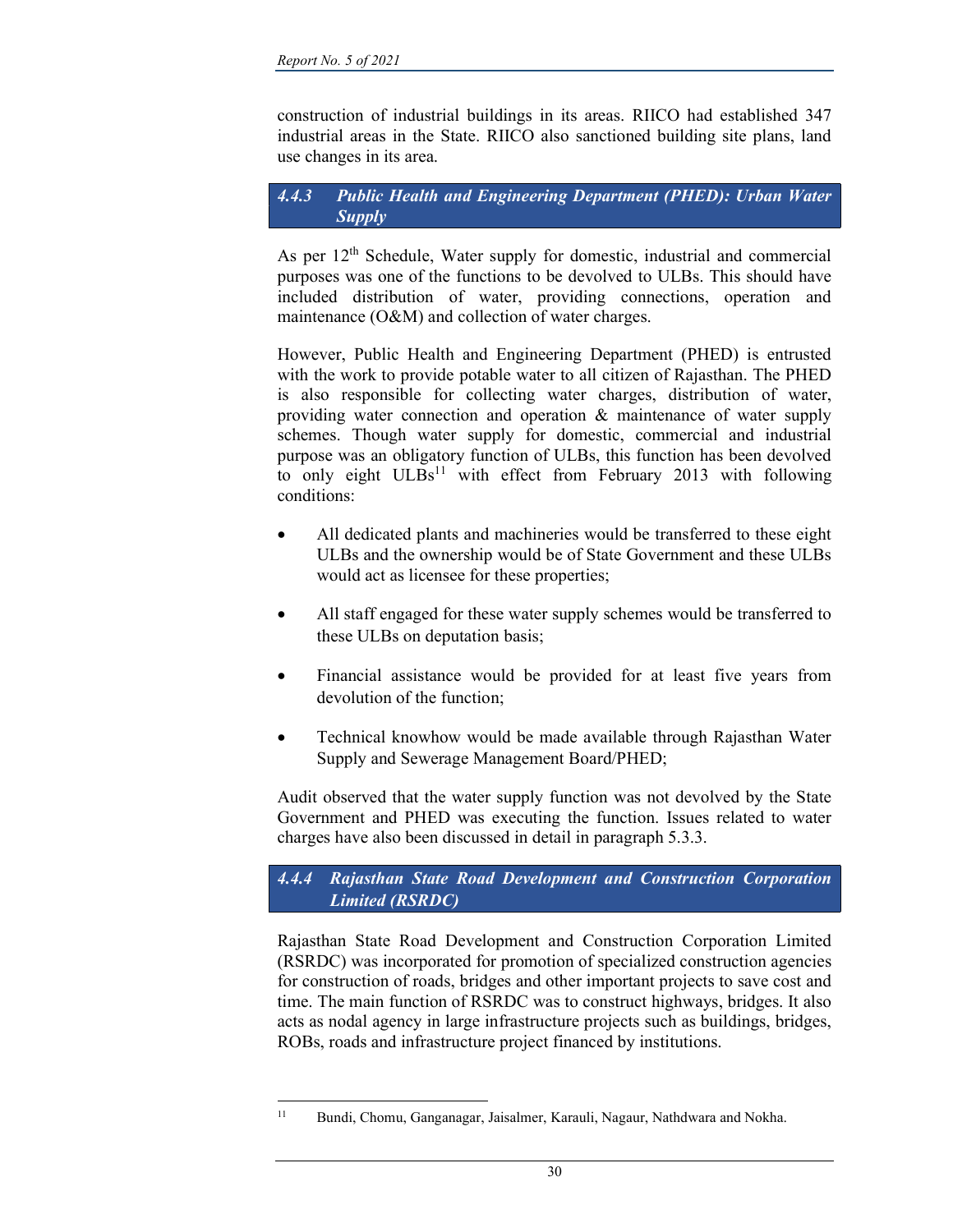The  $12<sup>th</sup>$  Schedule of Constitution enumerates 18 specific functions to be devolved to ULBs and according to which, construction of roads and bridges were to be carried out by ULBs. However, LSGD sanctioned the work (2015-19) of construction of 10 ROBs and two roads with an estimated cost of ₹ 446.22 crore to RSRDC.

#### 4.4.5 Rajasthan Housing Board (RHB)

Rajasthan Housing Board (RHB) was constituted in 1970 for solution of housing problem due to increasing industrialization and urbanization. RHB develops colonies and provides housing for all sections of the community. After developing their housing projects/colonies, the same are to be handed over to ULB concerned and after the transfer of the colonies, all public amenities such as street lights, parks, garden and roads are to be maintained by the respective ULBs.

During 2015-20, RHB constructed 14,980 houses in 67 cities, out of which 10,005 houses have been allotted and 4,975 houses are yet to be allotted. Audit noticed that Mansarover scheme in Jaipur has not been handed over to MCorp, Jaipur. However, MCorp, Jaipur is providing all municipal services.

## 4.4.6 Rajasthan Urban Drinking Water Sewerage and Infrastructure Corporation (RUDSICO)

RUDSICO was incorporated in December 2004 with the objective of giving financial assistance, subsidy and aid to ULBs/Government agencies/NGOs; to provide consultancy services to ULBs; and to distribute on behalf of Government grants-in-aid and financial assistance to ULBs/ parastatals; etc.

Audit observed that while releasing SFC grants to ULBs, the State Government deducted a sum of ₹ 33.35 crore during 2017-20 for payment of interest towards HUDCO loan taken by RUDSICO for road repairing/ development works. Further, 2.5 *per cent* agency charges payable to RUDSICO was also deducted from the SFC grant payable to ULBs as discussed in paragraph number 4.2.9.2. It was further noticed that 20 ULBs did not submit their proposal to RUDSICO and RUDSICO allowed them to execute the work on their own. Thus, the ULBs have minimal role or overlapping jurisdiction with State departments or parastatals.

### 4.4.7 Rajasthan State Pollution Control Board (RSPCB)

Rajasthan State Pollution Control Board (RSPCB) was established under Section 4 of Water (Prevention and Control of Pollution) Act, 1974. It enforces, inter alia, prevention and control of water/air pollution, Municipal Solid Waste Management Rules, Plastic Waste (Management & Handling) Rules 2011 and Bio Medical Waste (Management and Handling) Rules.